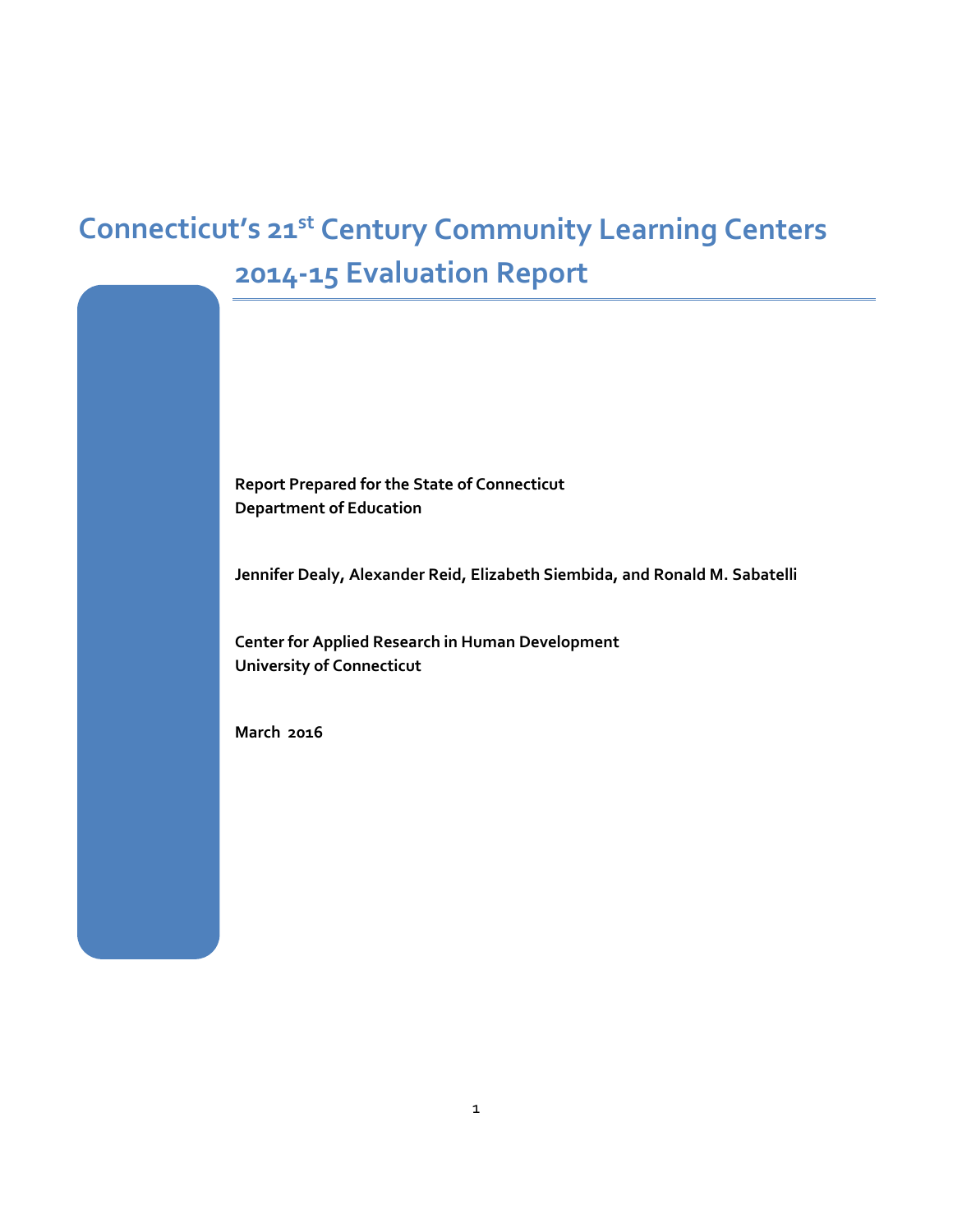### **Overview of Site Characteristics**

This report present findings on Connecticut 21<sup>st</sup> Century Community Learning Centers (CCLC) for the 2014-2015 academic year. The 21st CCLC program provides funding to school districts and community organizations that serve students attending schools with a high concentration of low-income students (i.e., schools with  $\geq$ 40 percent of the students qualifying for free or reduced lunch). 21<sup>st</sup> CCLC grants are designed to provide these students with opportunities for academic enrichment, activities that complement learning, and to encourage family engagement. During the 2014-15 academic year, the 21<sup>st</sup> CCLC program funded 34 grantees operating 94 sites across the state. The largest number of sites served elementary school students (42 sites, 44.7%), and a smaller number of sites served students from grades K-8 (25 sites, 26.6%), middle school (14 sites, 14.9%), and high school (13 sites, 13.8%).

### **Site Availability and Participant Attendance**

**Ninety-three 21st CCLC sites were open for a minimum of three days per week**, and the average site was open for 125 days over the course of the year. On average, sites were open for slightly less than 13 hours per week, and most were open by the month of October. This report examines a number of attendance metrics, and where appropriate, examines federal and state attendance mandates. The federal 21<sup>st</sup> CCLC guidelines specify that students must attend a minimum of 30 days of after-school programming in order to be considered a regular attendee in the program. The Connecticut State Department of Education (CSDE) requires that sites' target number of students have a minimum of 60% average daily attendance at their registered after-school program. This means that the site's target number of students are expected to attend at least 60% of their expected days. In addition to these federal and state requirements, average daily attendance and average participant attendance rate are two useful metrics for assessing participant attendance.

Average daily attendance compares the number of youth attending a site on a given day with that site's target number of students to be served. Average participant attendance rate evaluates how successful sites were in having their participants attend the program on the days they were expected to attend. Overall, most sites achieved the benchmarks set out by the Federal 21<sup>st</sup> CCLC and the CSDE guidelines. 71.3% of students attended at least thirty days of programing **and the average proportion of target number of students attending at least 60 percent of their registered days was 90.4%. Students had an average daily attendance of 88.5% and an average participant attendance rate of 79%.**

# **Programming for Youth Participants**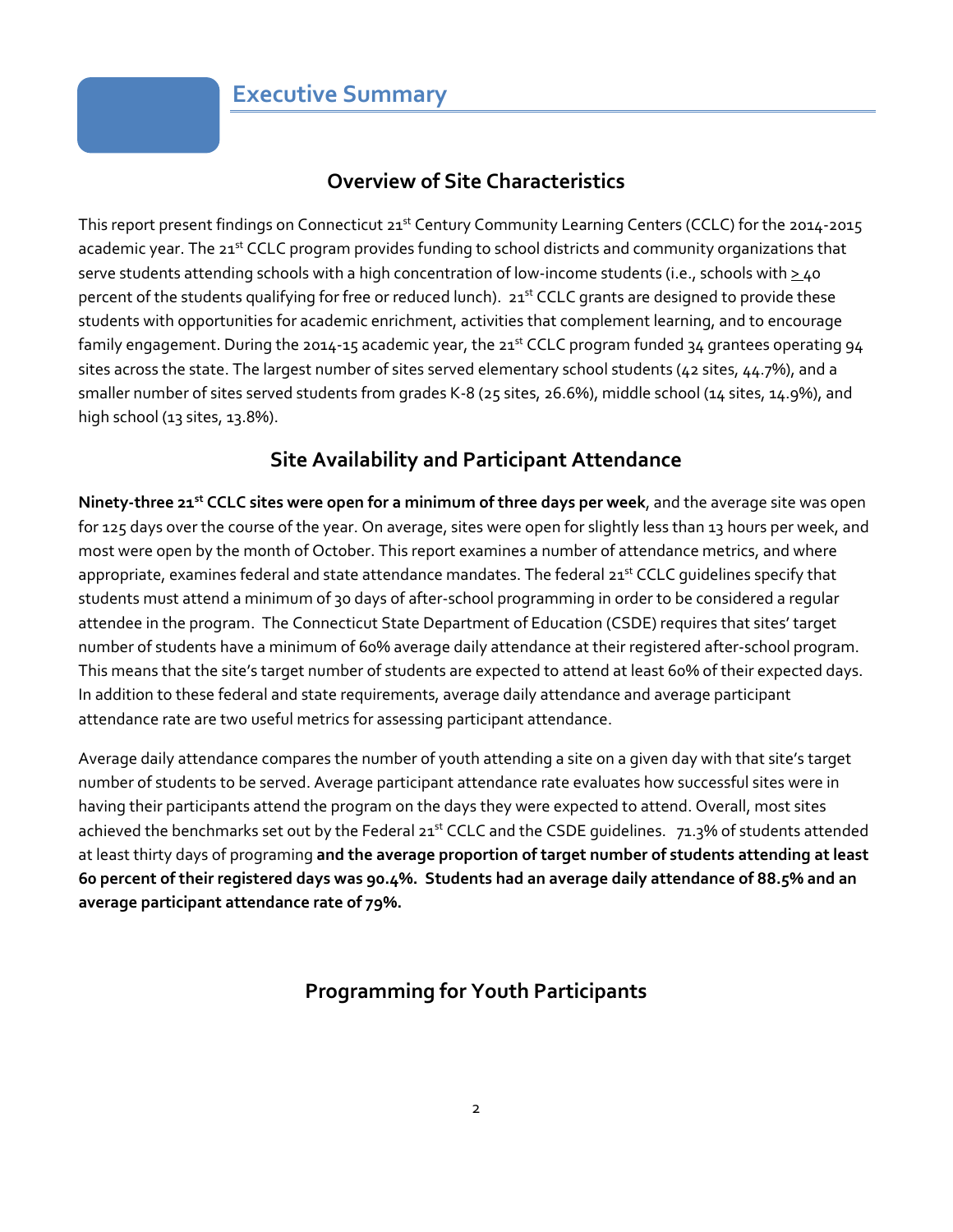The majority of sites offered students the opportunity to choose the activities they participated in, provided more time on projects of interest, and provided students the opportunity to initiate projects of interest at least once a week. Additionally, many sites offered students the opportunity to assume jobs and responsibilities related to running the program.

**Ninety-one (96.8%) sites offered an average of 30 minutes or more of homework help on the days homework help was provided, and 91 sites (96.8%) offered some form of remedial assistance to students who required it.** Of note, 21 CCLC requires all sites to offer homework help. Remedial assistance was offered through a number of strategies, the most common being small group tutoring with a certified teacher. Additionally, over half of the sites (60.6%) reported using a specific curricula for academic programming.

### **Relationships with Schools**

Overall, the majority of programs reported communicating on at least a weekly basis with school day staff, and although the majority of sites (52.2%) reported that communication with partner school(s) was a "clear strength" of their program , some sites reported challenges in their relationships with partner schools. The most commonly reported major challenges were consistency of expectations of students between school day and after school staff, staffing changes at partner site(s), and access to space at the after school site, but it is important to keep in mind that only 5.3 percent of sites reported these as major challenges. The most commonly reported minor challenge was access to space at the after school site reported by 18.1% of sites.

### **Staffing and Professional Development**

The majority of sites held staff meetings on at least a monthly basis (n=71, 75.5%), and provided both professional development (n=64, 68.1%) and support services to staff (n=89, 94.7%). The professional development and support offerings varied by site, but **41.4% of the sites indicated covering 15 professional topics provided on the end of the year survey at least once throughout the school year**.

Site coordinators were asked to list areas of programming they wanted to focus on for professional development in the upcoming school year**. The most commonly cited area for improvement was behavior management.**

# **Performance of 21st CCLC Program Participants**

**Twenty-first CCLC participants attended school at an average rate of 94.2 percent (range: 9.5 to 100%), which is equivalent to missing about 10 days in a 180-day school year.** 

**During the 2014-15 school year, 1,009 21st CCLC students (11%) had at least one disciplinary infraction.** Of the students who had at least one disciplinary infraction, the average number of incidents incurred per student with at least 1 disciplinary infraction was 1.58 incidents. In previous years this report has examined academic achievement. However, because of changes in the testing format, standardized test scores were not available, and therefore not analyzed in this report.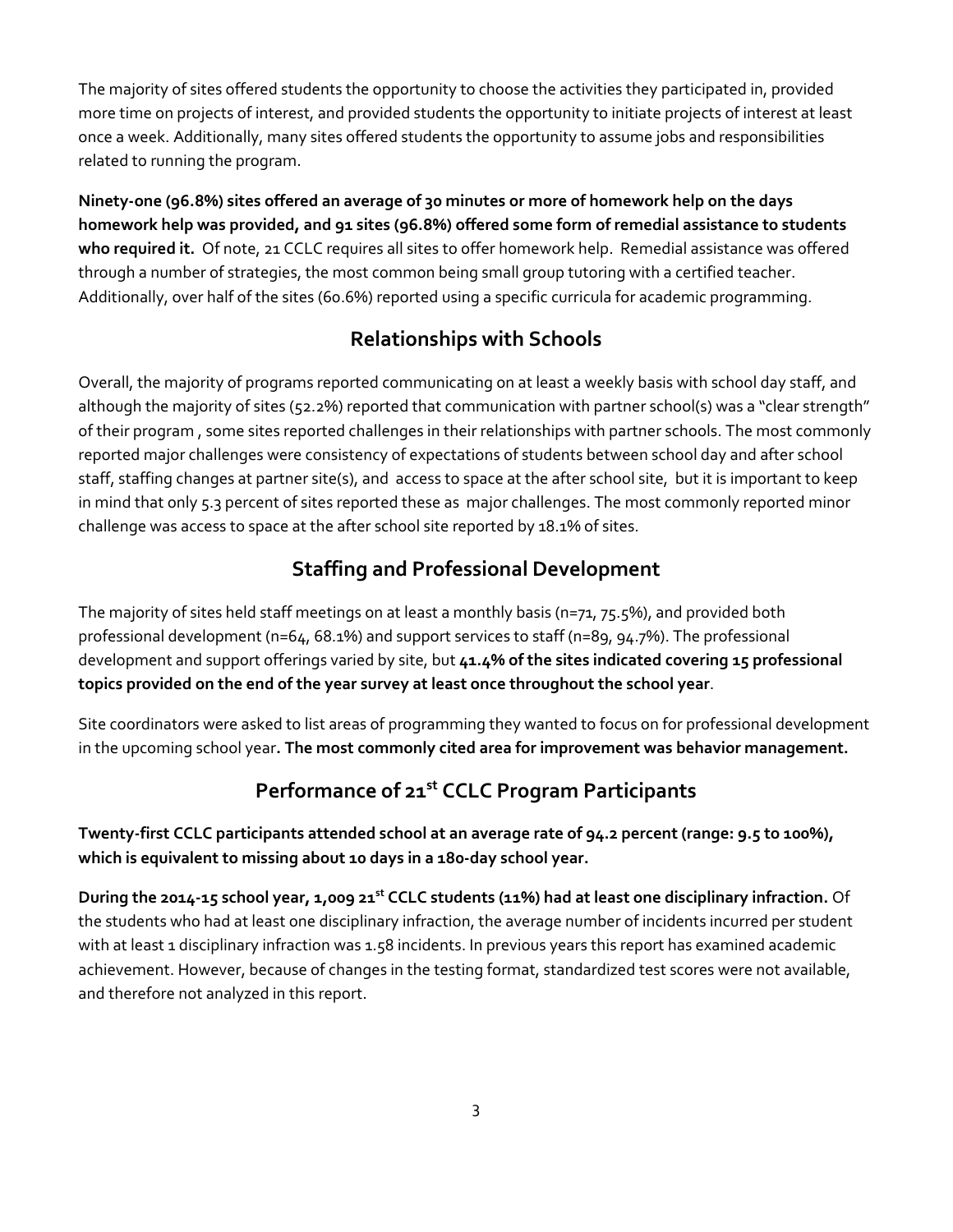### **Conclusions and Recommendations**

Overall, the results of the 2014-2015 evaluation of Connecticut's 21<sup>st</sup> CCLCs suggest that programs were operating in a manner that is consistent with both federal and state guidelines. Additionally, the school day attendance rates of 21<sup>st</sup> CCLC students was high with students attending an average of 94.2 percent of their registered school days. Only 11 percent of 21<sup>st</sup> CCLC participants incurred a disciplinary infraction during the course of the 2014-15 school year, and those who did averaged 1.58 incidents per student. Many sites continued to focus improvements on areas that were discussed in previous end-of-year evaluations.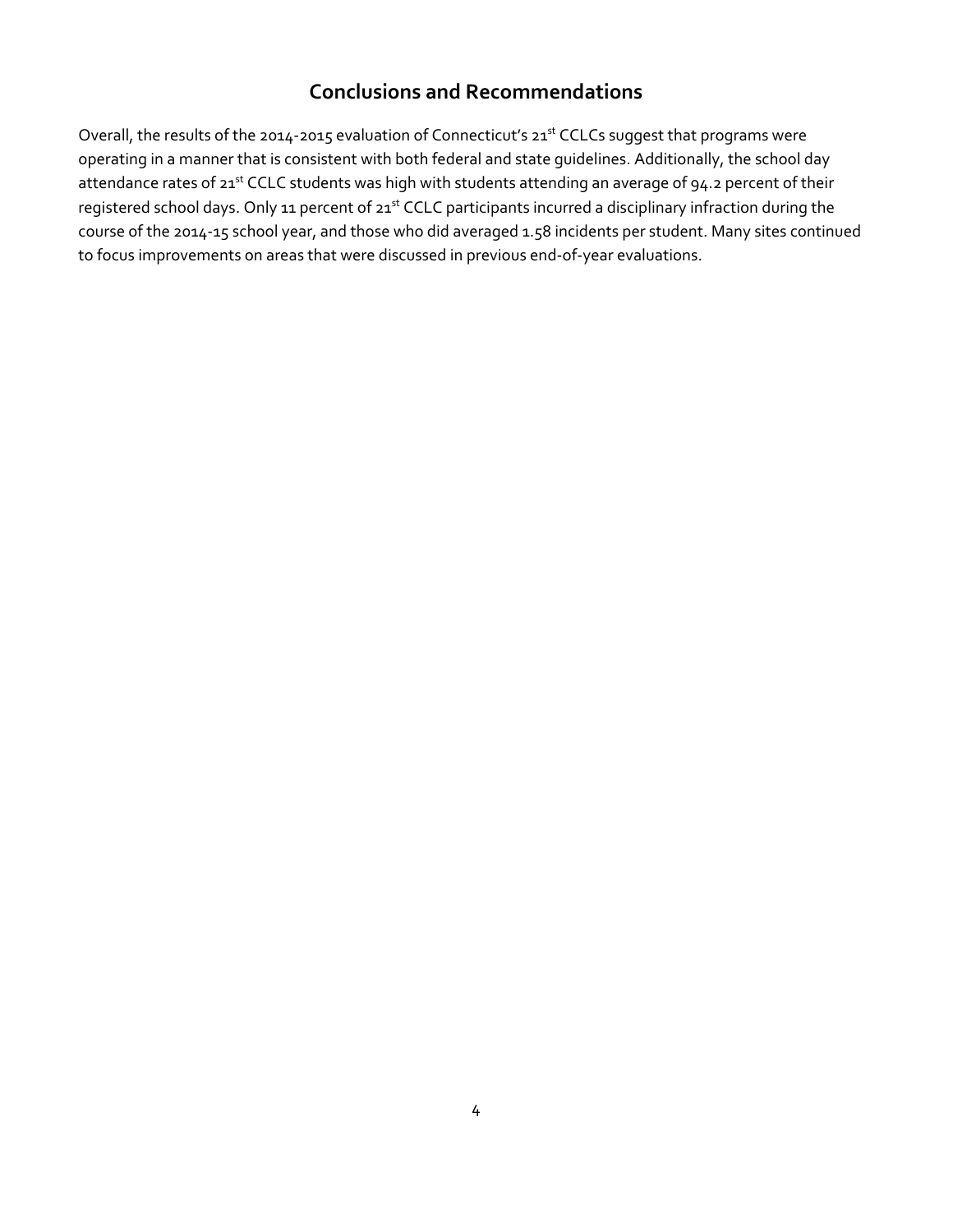# **Table of Contents**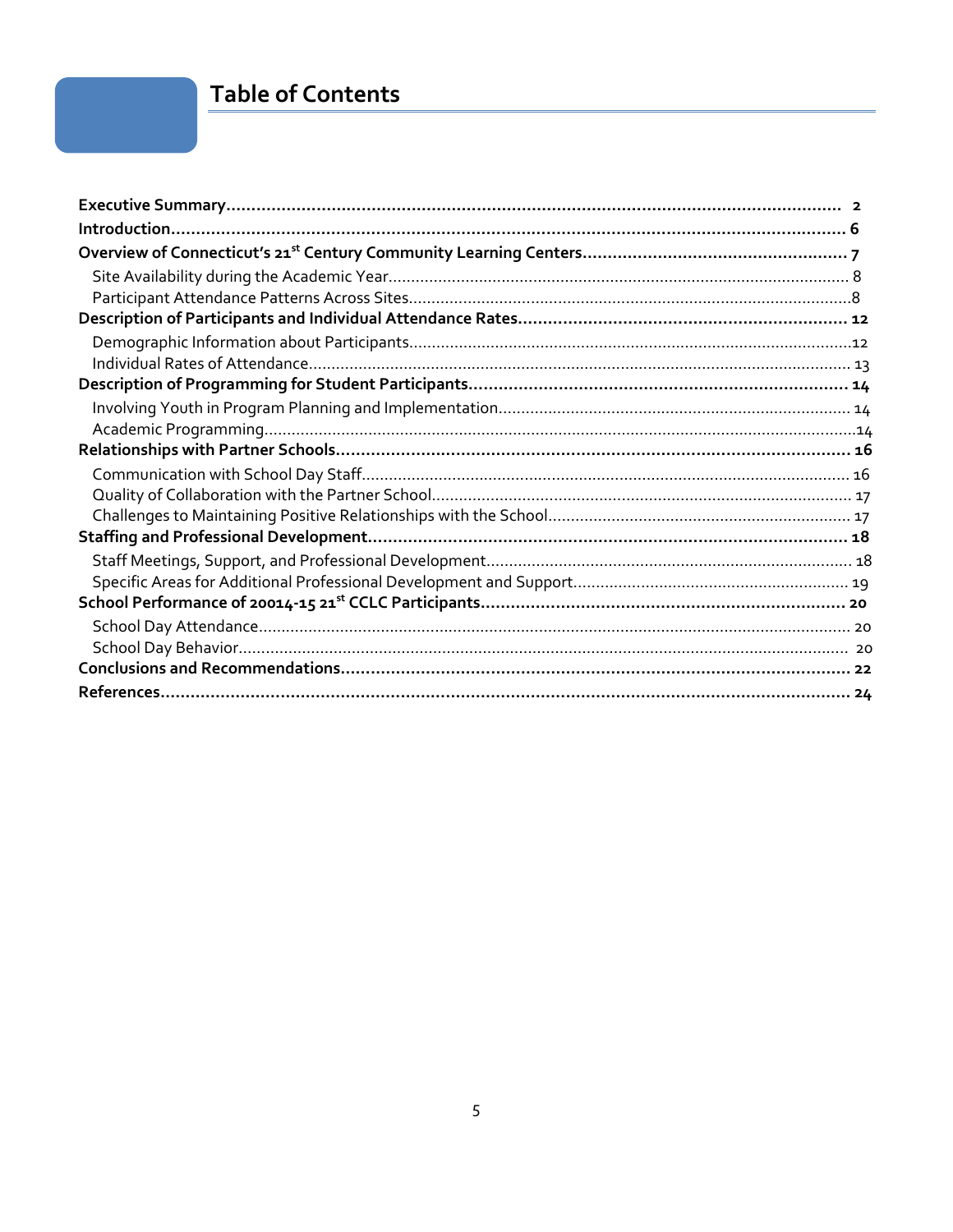### **Introduction**

This report presents the results of an evaluation of the 21<sup>st</sup> Century Community Learning Centers (21<sup>st</sup> CCLCs) operating in Connecticut during the 2014-15 academic year (July 2014

to June 2015). The 21st CCLC program was established by Title IV of the *Elementary and Secondary Education Act* and in 2001 was expanded through the *No Child Left Behind Act*. The purpose of the 21<sup>st</sup> CCLC program is to fund centers that provide students with academic enrichment, activities designed to complement learning, and to serve students' families. The specific purposes of 21<sup>st</sup> CCLCs are to:

(1) Provide opportunities for academic enrichment, including providing tutorial services to help students, particularly students who attend low-performing schools, to meet State and local student academic achievement standards in core academic subjects, such as reading and mathematics;

(2) Offer students a broad array of additional services, programs, and activities, such as youth development activities, drug and violence prevention programs, counseling programs, art, music, and recreation programs, technology education programs, and character education programs, that are designed to reinforce and complement the regular academic program of participating students; and

(3) Offer families of students served by community learning centers opportunities for literacy and related educational development.

*Elementary and Secondary Education Act*, Part B, Sec 4201

To reach the intended target population for the 21<sup>st</sup> CCLC initiative, the Connecticut State Department of Education (CSDE) requires that 21<sup>st</sup> CCLC grants serve students attending schools with a high concentration of low-income students, defined as schools where at least 40 percent of the student population qualifies for free or reduced priced lunch. Grants support five years of operation, and annual grant amounts range from \$50,000 to \$200,000.

To evaluate 21<sup>st</sup> CCLC programs operating in 2014-15, the CSDE worked with the University of Connecticut's Center for Applied Research in Human Development (CARHD) to describe 21<sup>st</sup> CCLC services delivered during the school year. Three separate sources of data were utilized to complete this report. The first source of data was collected from an online data management system called AfterSchool21. This system contained information on program-wide and individual participant data. The second source of data was collected from the End of Year Survey (EYS) online survey completed by site coordinators in June 2015. The data from this survey included information on the day-to-day programming at each site. The third source of data was the State Department of Education which provided information on students' school day attendance and school day behavior.

The first two sections of the report describe Connecticut's 21<sup>st</sup> CCLC sites and the participants that they served. Sections three through five focus on sites' day-to-day programming. The sixth section describes the 21<sup>st</sup> CCLC participants' performance on school day attendance and school day behavior, and the final section of the report offers conclusions regarding the evaluation results and recommendations based on evaluation findings.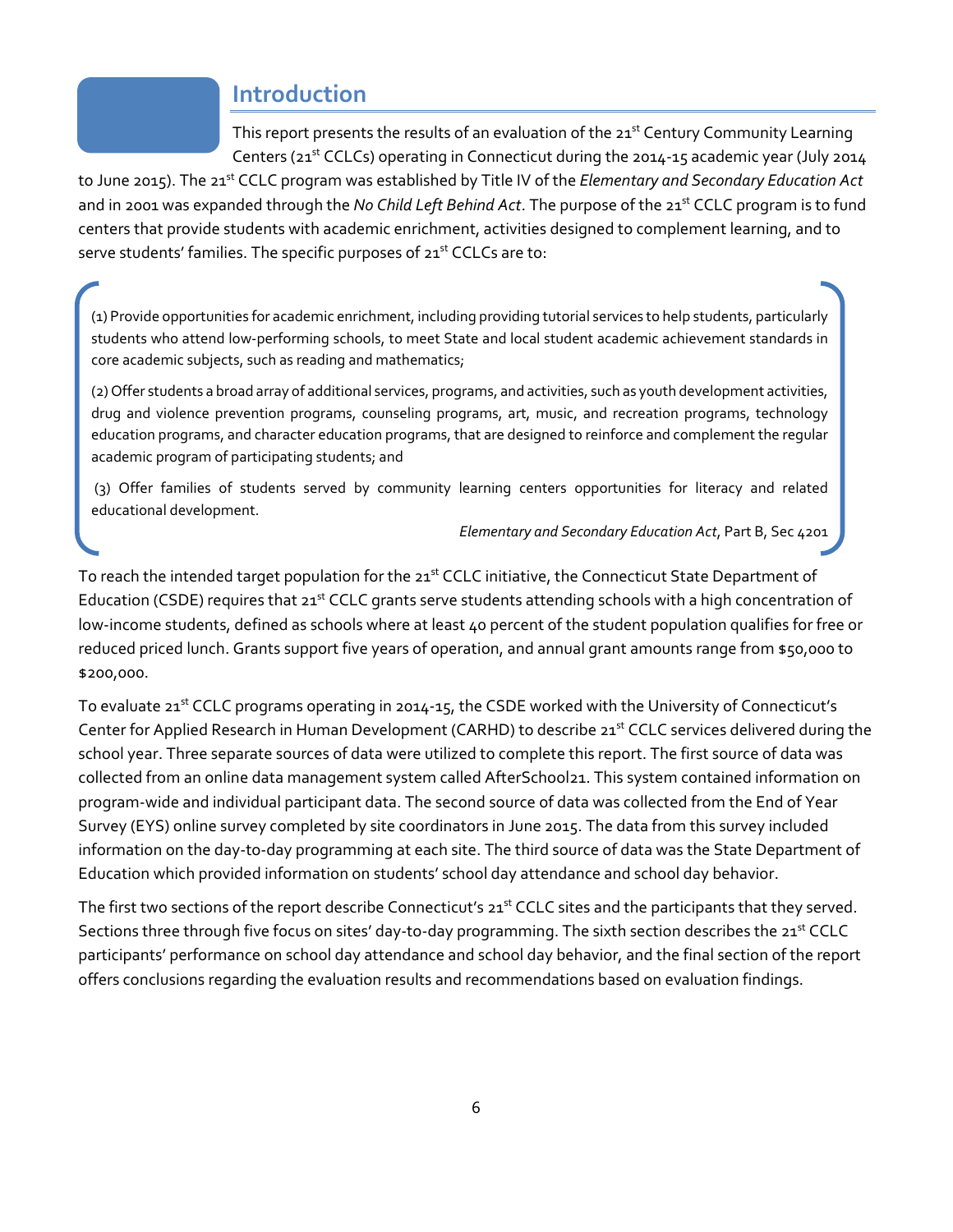# **Section One:**

### **Overview of Connecticut's 21st Century Community Learning Centers**

**During the 2014-15 grant period, the Connecticut State Department of Education funded 34 grantees operating 94 sites**  throughout the state. Table 1 (right) lists the number of grantees and sites funded in each district. Figure 1 (bottom of page) shows grantee locations across the state.

Of the 94 sites funded for the 2014-15 school year, (92.6%) were located at a school.

Forty-two sites (44.7%) reported serving elementary school students, 25 sites (26.6%) reported serving K-8 students, 14 sites (14.9%) reported serving middle school students, and 13 sites (13.8%) reported serving high school students. (Site coordinators were allowed to choose all categories that applied, so percentages can sum to more than 100).



#### **Table 1. 2014-15 grantees and sites by district**

| $\sim$ $\mu$ and contains to |                         |                         |  |
|------------------------------|-------------------------|-------------------------|--|
| <b>District</b>              | <b>Grantees</b>         | <b>Sites</b>            |  |
| Bridgeport                   | 2                       | 16                      |  |
| <b>Bristol</b>               | $\mathbf{1}$            | $\mathbf{1}$            |  |
| Common                       | $\mathbf{1}$            | $\mathbf{1}$            |  |
| Ground HS                    |                         |                         |  |
| <b>CREC</b>                  | $\mathbf{1}$            | 3                       |  |
| CT Tech H.S.                 | 1                       | $\mathbf{1}$            |  |
| Danbury                      | $\mathbf{1}$            | $\overline{3}$          |  |
| East Hartford                | $\overline{\mathbf{c}}$ | 5                       |  |
| Enfield                      | $\overline{1}$          | 3                       |  |
| Hartford                     | 10                      | 14                      |  |
| Manchester                   | $\mathbf{1}$            | $\overline{3}$          |  |
| Meriden                      | $\overline{2}$          | 4                       |  |
| Middletown                   | $\overline{1}$          | $\overline{2}$          |  |
| <b>New Britain</b>           | 1                       | 3                       |  |
| <b>New Haven</b>             | 1                       | 9                       |  |
| Norwalk                      | $\mathbf{1}$            | 3                       |  |
| Norwich                      | 1                       | 7                       |  |
| Stamford                     | $\overline{\mathbf{c}}$ | 3                       |  |
| Stratford                    | $\mathbf{1}$            | $\overline{\mathbf{c}}$ |  |
| Waterbury                    | $\mathbf{1}$            | 5                       |  |
| <b>West Hartford</b>         | $\mathbf{1}$            | $\overline{\mathbf{c}}$ |  |
| Windham                      | 1                       | 4                       |  |
| <b>TOTAL</b>                 | 34                      | 94                      |  |

**Note regarding terminology:** *For the purposes of this report, physically separate locations are referred to as* **'sites,'** *and the term* **'grantee'** *is used to refer to the entity that is responsible for the management of the grant. The terms* **'program'** *and* **'center'** *are used interchangeably with the term* **'site.'** *Later sections of this report will use the term* **'site coordinator'** *to describe the staff person who completed the site's EYS. The* **'target number'** *refers to the number of youth the site planned to serve daily. The expectation is that the number of youth who attend consistently will approach or exceed this target number. Connecticut 21st CCLC grant guidelines state that 21st CCLCs should not operate as drop-in programs.*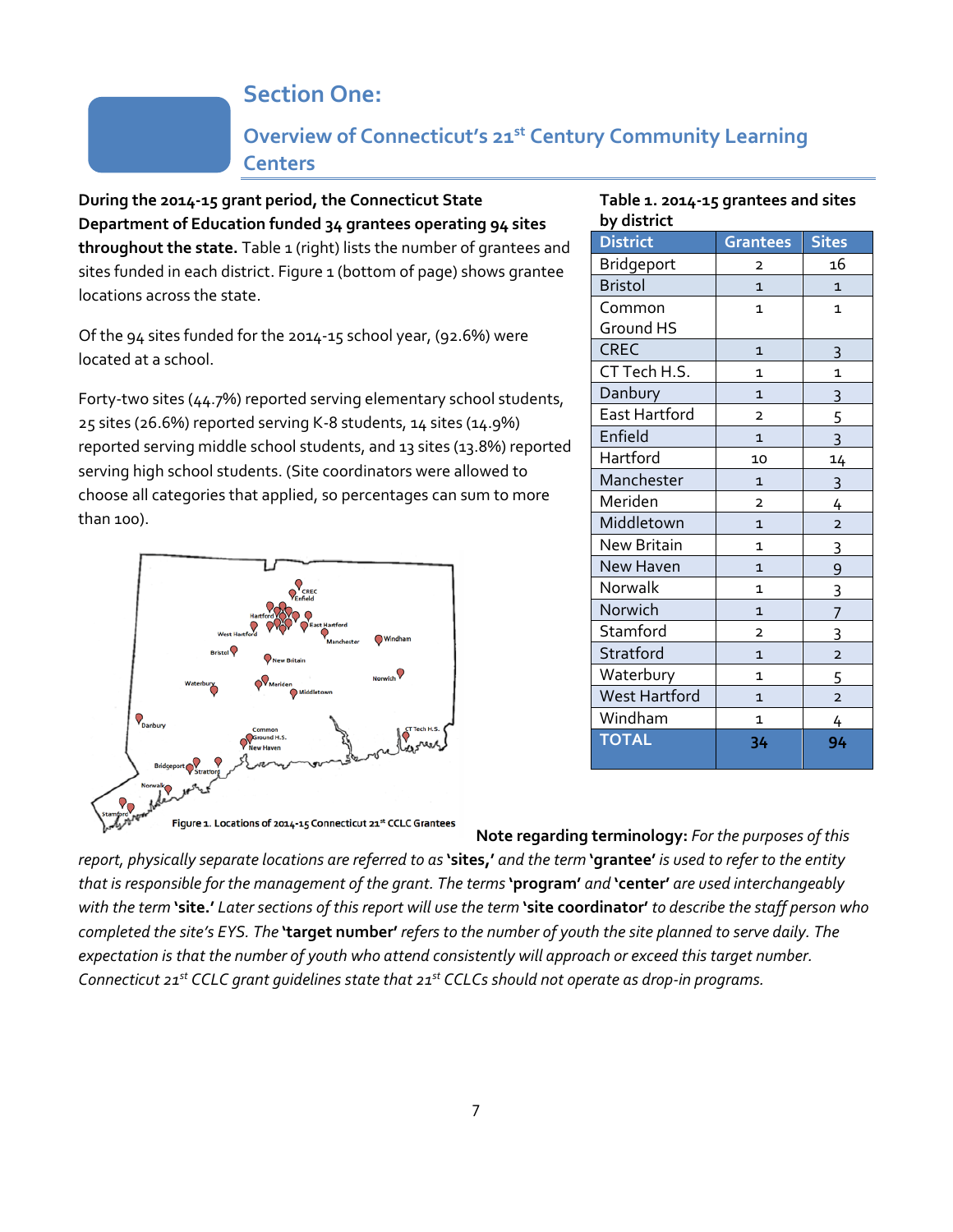### **Site Availability during the Academic Year**

**Ninety-three programs reported being open at least three days a week during the 2014-15 school year,** with the majority of sites open four (n=14, 14.9%) or five days a week (n=65, 69.1%). The average site was open 125 days (range 38 to 185 days), and for slightly less than 13 hours per week (range: 4 to 30 hours). Every site was open after school, sixteen sites (17.0%) were open before school, and  $5$  sites ( $5.3%$ ) were open during the weekends.

Figure 2 (right) shows the availability of Connecticut 21st CCLC sites over the course of the school year. More than half of the sites (n=56, 59.6%) were open in September, and most (n=63, 67.0%) were open by October. March and April were the months most programs achieved full availability, with at least 56.4 percent of programs (53 or more sites) open 15 days or more during those months. These start times reflect that newly funded sites opened in January 2015.

# **Participant Attendance Patterns Across Sites**

Federal 21<sup>st</sup> CCLC quidelines have established that individuals who attend 30 days or more of after school programming during a school year are



considered participants. During 2014-15, 7,093 students met this requirement. Of the 2,856 students who did not attend at least 3o days of after school programming, 28.2 percent attended between 15 and 29 days, and 71.8 percent attended less than 15 days. The data presented in this and subsequent sections are based on the group of students who attended 30 days or more of after school programming during a school year and who had outcome data. In order to assess attendance patterns, three metrics were used: average daily attendance, average individual student attendance rates at each site, and percent of participants attending at least 60 percent of the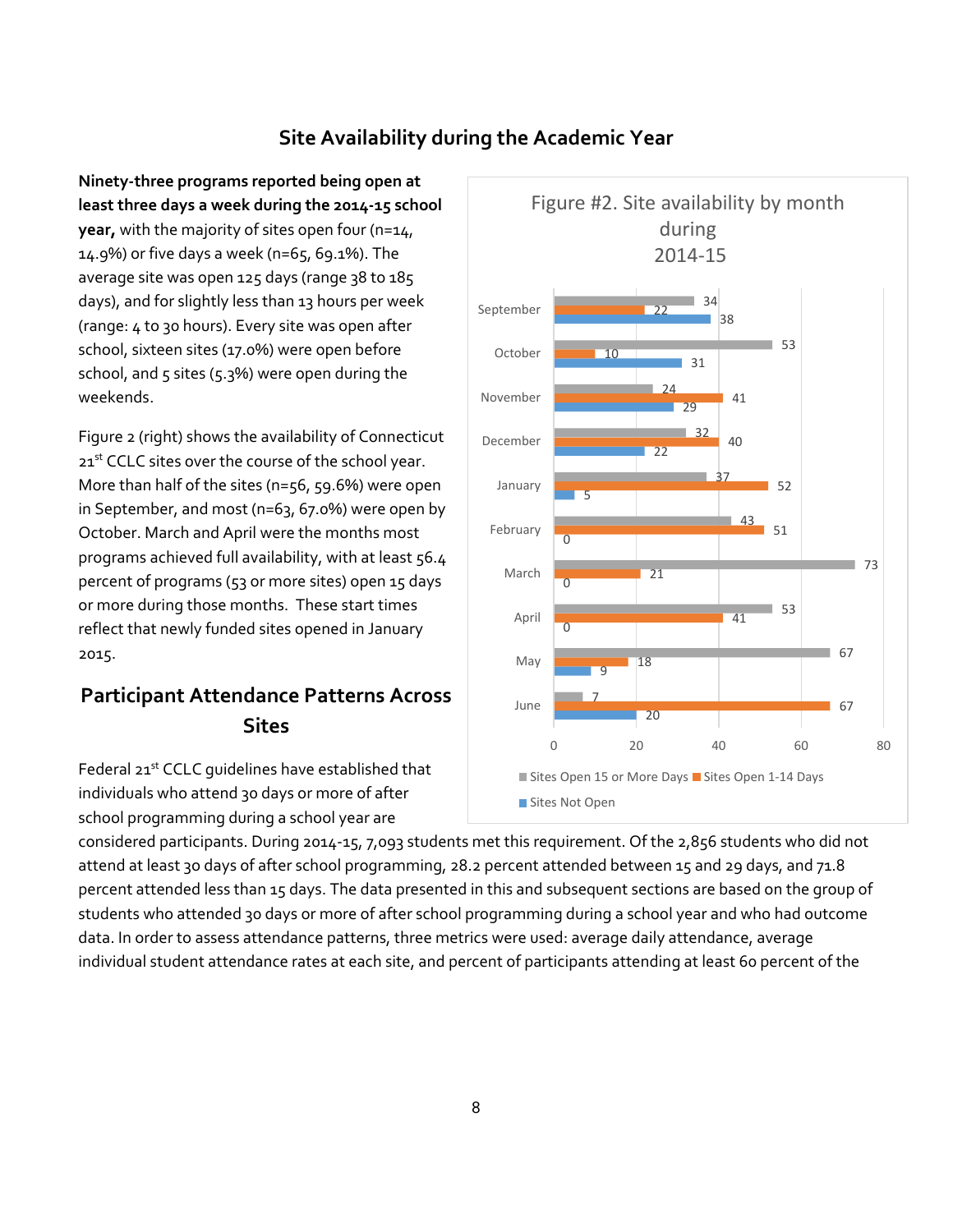site's available days. All of these metrics reflect site-level attendance patterns. Individual student attendance patterns are discussed in Section Two of this report.

### **Average Daily Attendance**

Average daily attendance (ADA) compares the number of youth attending a site on a given day with that site's target number of students to be served<sup>[1](#page-24-0)</sup>. The overall average ADA across all sites was 87.6 percent. Compared to last year's overall average ADA across sites of 84.1 percent, sites in 2014-15 had a higher ADA.



According to CSDE quidelines, 21<sup>st</sup> CCLC sites are expected to maintain a minimum of 60 percent ADA. In other words, each site is expected to have at least 60 percent of their targeted number of students in attendance on any given day. The 87.6 percent ADA average across all sites indicates that, overall, **sites exceeded the 60 percent target. Sites had a range of ADA from 26 to 432 percent (Figure 3, above), indicating that there were a number of programs that served a greater number of students than they originally targeted to serve, but that there was also a great deal of variability in attendance patterns across sites.** Of note, 1 site reported an ADA of 4.32, when this site was removed from analyses, the average ADA across sites was 83.9 percent and sites had a range of 26 to 230 percent. **Twenty sites (22.3%) reported serving a greater number of students than they originally targeted.**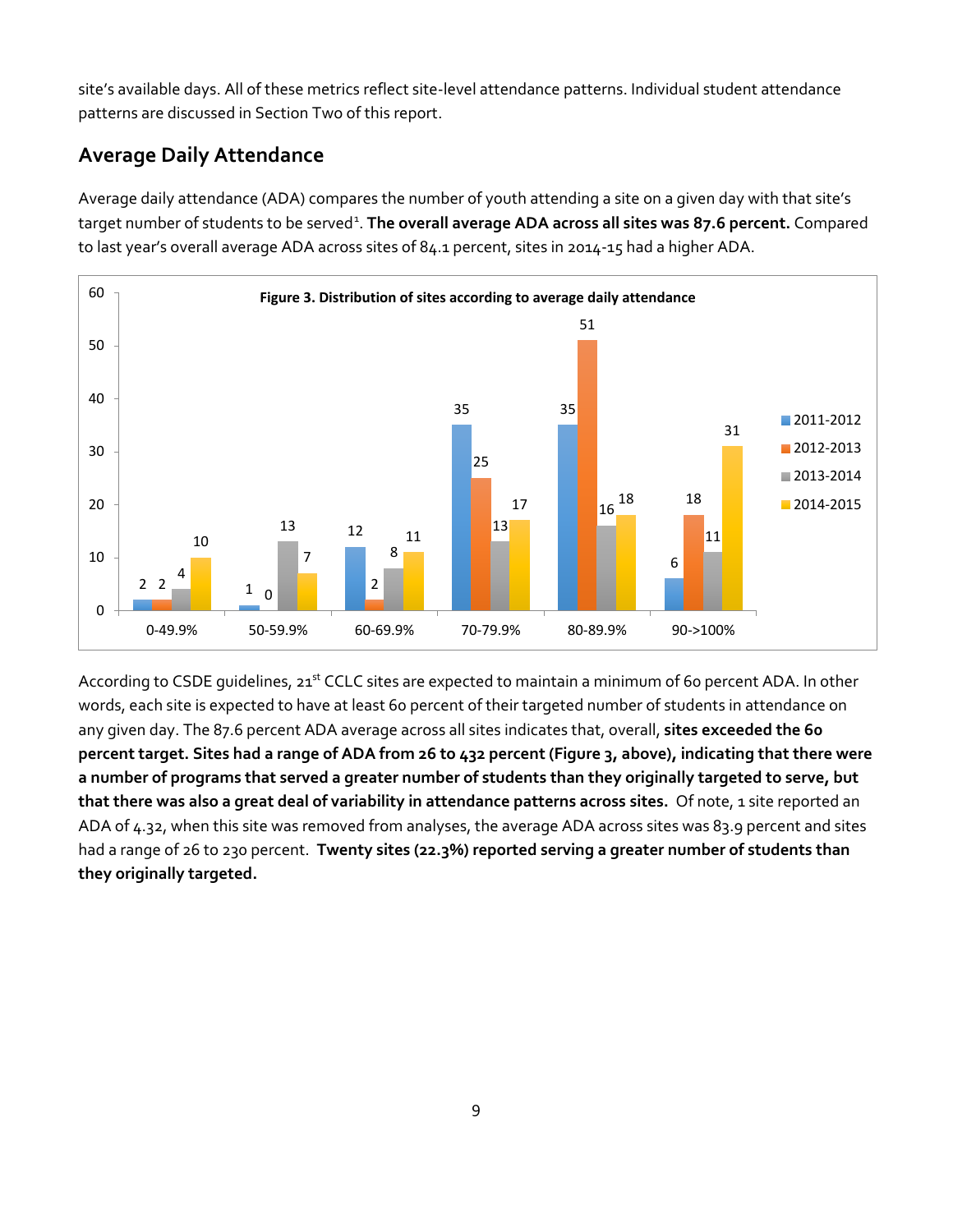### **Average Participant Attendance Rate**

ADA is useful in helping us examine how successful sites are at serving their targeted number of participants on a daily basis, but sites differ in the number of days they are open. Therefore, it is important to examine how often participants attended relative to the number of days for which they were



registered. In other words, it is important to assess **sites' average rates of participant attendance.**

Average participant attendance rate was calculated for each participant by dividing the number of days he or she attended the program by the total number of days he or she was registered to attend during the 2014-15 school year. To obtain a site-level metric of average participant attendance rate, these individual percentages were averaged across all participants at each site. **At the site level, the average participant attendance rate was 79 percent, and it ranged from 28.1 percent to 96.3 percent.** Figure 4 (previous page) shows the distribution of sites in terms of their average participant attendance rate.

The CSDE has also set out guidelines for average daily attendance rate. Specifically, CSDE requires that sites maintain a minimum ADA of 60 percent in order to remain in compliance. Therefore, sites should strive to an average daily attendance rate of at least 60 percent. Fourteen sites did not attain or exceed this target. The vast majority of sites (n=57, 60.6%) had average daily attendance rate between 60 and 100 percent and 20 sites (22.3%) had an ADA above 100%. This review of sites' ADAs suggests that the majority of the sites are succeeding in maintaining an ADA of 60% or above.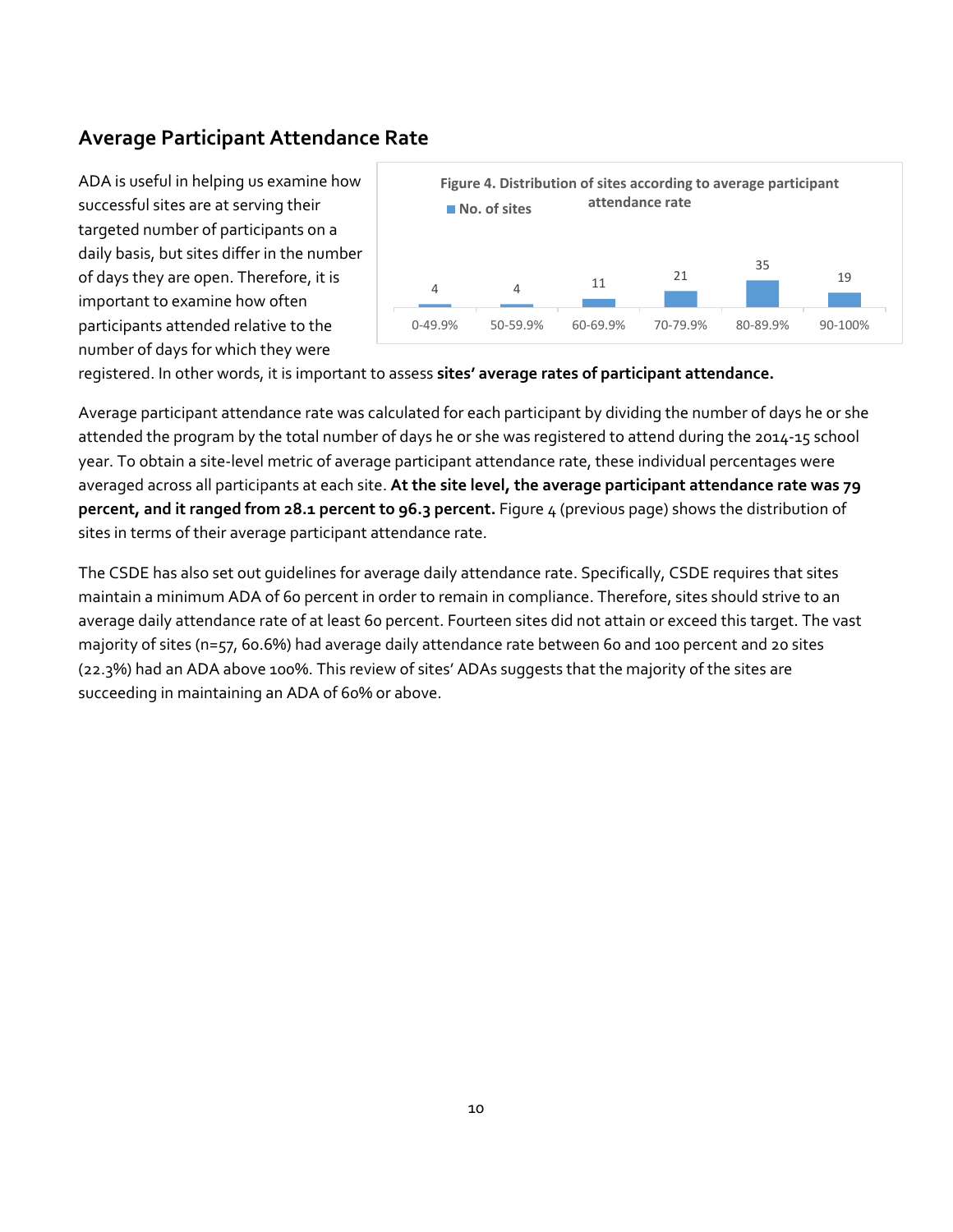# **Proportion of Target Number of Students Attending at Least 60 Percent of Registered Days**

Finally, the last attendance metric examined was the proportion of participants at each site, relative to that site's target number, that attended at least 60 percent of days (the target set by the CSDE). In other words, this tells us **how successful were sites in having their target number of students attend at least 60 percent of the days for which they were registered.** This shows not only whether students are attending regularly, but also if the



number of students attending regularly is comparable to the site's target number.

This metric was calculated using a two-step process. First, the total number of students whose individual rate of attendance was over 60 percent was computed for each site, and then, this number was divided by the site's target number. As can be seen in Figure 5 (above), 85 sites (90.4%) had their target number of students attend at least 60 percent of their registered days, and 9 sites (9.6%) did not meet this requirement. Additionally, 55 sites (58.5%) had percentages above 100. This indicates that the site had more students than their target number of students attend at least 60 percent of their registered days.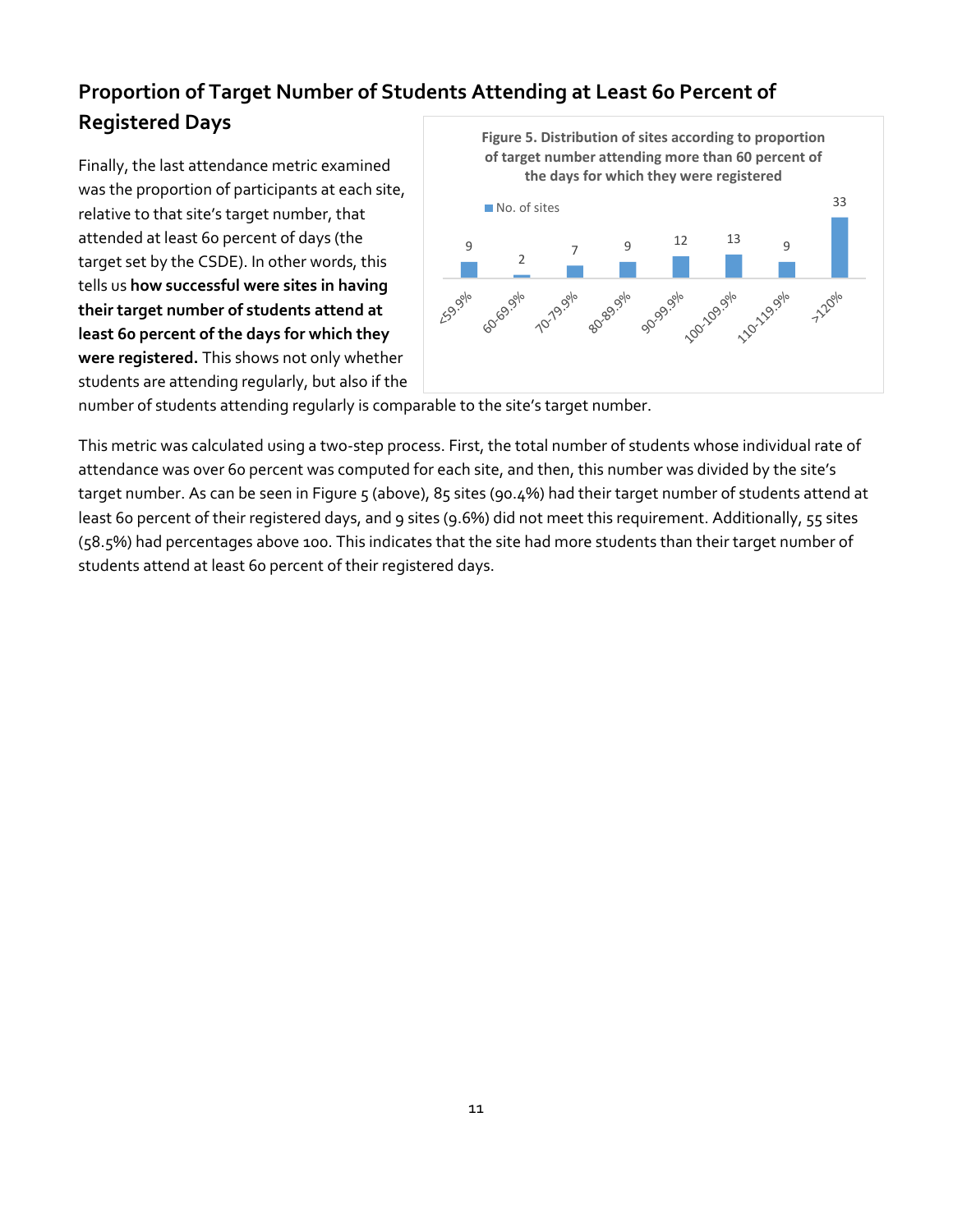### **Section Two:**

### **Description of Participants and Individual Attendance Rates**

In order to be considered a 21<sup>st</sup> CCLC participant, students had to attend at least 30 days of after school programming in 2014-15. The data presented in this section pertain to these students who had outcome data on the following variables.

### **Demographic Information about Participants**

### **Gender**

During the 2014-15 school year, 50.4 percent of 21st CCLC participants were female. This percentage is comparable to the percentage of female students who participated in the 2011-12, 2012-13, and 2013-14 school years (50.2%, 50.5%, and 49.6% respectively).

### **Grade Level**

Twenty-first CCLC programs served students from prekindergarten to 12<sup>th</sup> grade, and information about grade level was available for 6,762 participants (100%). Figure 6 (right) shows the distribution of participants by grade. As the figure indicates, the highest numbers of participants were in grades PK/K, 2, 3, and 4.

### **Free/Reduced Lunch Status**

Information about students' eligibility for free/reduced lunch was available for 6,444 of the 6,762 participants (95.3%). The percentage of  $21<sup>st</sup>$  CCLC participants who were eligible for free/reduced lunch was 81.2 percent. This is slightly lower than the percentage of students who were eligible in 2013-14 (88.2%), 2012-13 (88.0%), and 2011-12 (88.3%).

**Figure 6. Percent of 21st CCLC participants by grade in school: Comparison of 2011-12, 2012-13, 2013-14, and 2014-15**

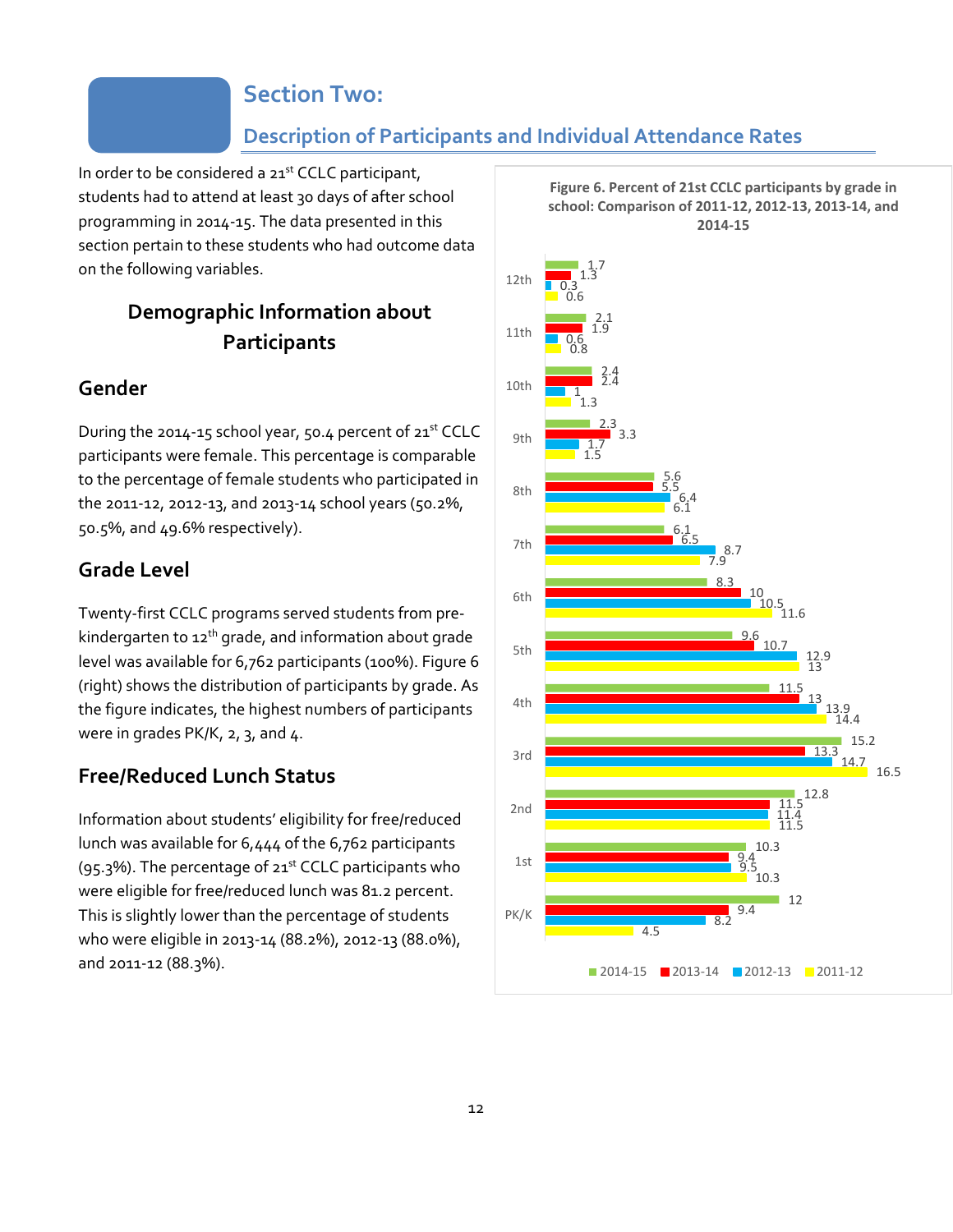### **Racial/Ethnic Background**

Information concerning the racial/ethnic background of the students was available for 6,531 participants (96.6%). Figure 7 (below) shows the racial/ethnic background of  $21^{st}$  CCLC participants. The majority of students were Hispanic/Latino (45.0%), followed by Black (34.7%) and White (13.7%). Finally, 3.2 percent were American Indian, Alaskan Native, Asian, or Pacific Islander. These percentages were relatively constant over the four-year period.



### **Individual Rates of Attendance**

The rate of attendance was computed for each participant by dividing the number of days he or she attended the site by the total number of days for which he or she was registered and was compared across different demographic characteristics. **The average participant attended 82.7 percent (range: 19 to 100%) of the total number of days for which he or she was registered. Girls had a slightly higher attendance rate (82.9%)**  compared to boys (8[2](#page-24-1).5%), but this difference was not statistically significant<sup>2</sup>. Whether or not students received free/reduced lunch was significantly<sup>[3](#page-24-2)</sup> related to individual rates of attendance. Students who did not receive free or reduced lunch had a significantly higher mean rate of attendance (84.0%) than students who received free or reduced lunch (82.3%). Though the following results were not statistically significant<sup>[4](#page-24-3)</sup>, individual attendance rates differed based on participants' racial/ethnic background. Asian students attended at a higher rate (87.2%) than Black, Hispanic/Latino, and White students. **Hispanic/Latino students attended at a higher rate (82.6%) than White or Black students, whose rates were 82.3 and 82.5 percent, respectively.** These results translate to differences in program attendance of approximately two and four days, respectively, but because these results were not statistically significant, caution should be made in interpreting meaningful differences between these groups of students.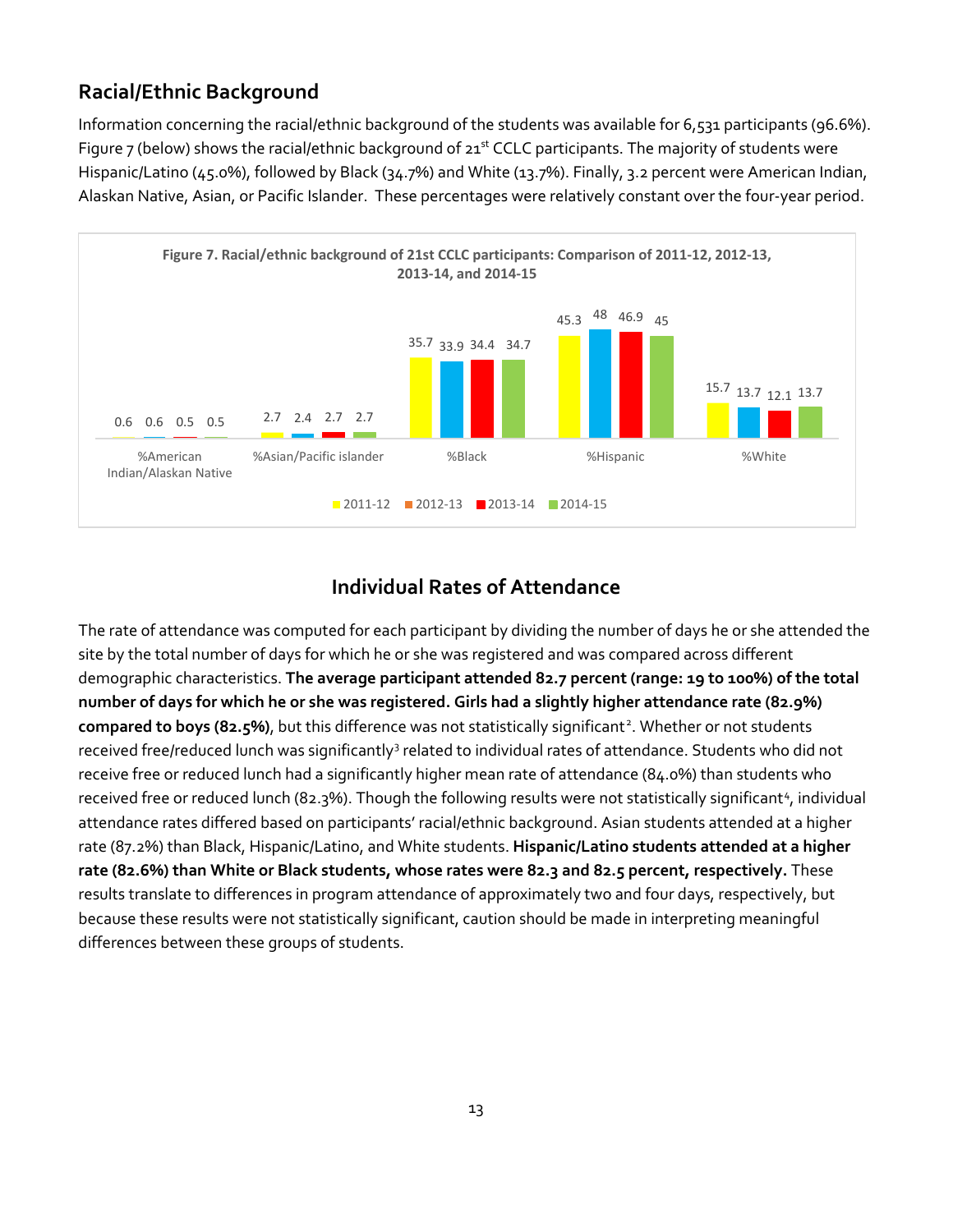### **Section Three:**

### **Description of Programming for Student Participants**

A main purpose of the EYS is to collect detailed information concerning the implementation of 21<sup>st</sup> CCLC activities and services. The provision of academic, enrichment, and recreational activities and services are central to the mission of the 21<sup>st</sup> CCLC program. This section is divided into two parts. The first part focuses on how sites involve youth participants in the design and implementation of their programming. The second part focuses on the sites' academic programming.

### **Involving Youth in Program Planning and Implementation**

The EYS focused on strategies sites utilized to involve youth in program planning and implementation as a way to evaluate youth's opportunities to engage in the program. Figures 8 through 10 (right) compare site coordinators' responses to some of these questions across the last three school years. The vast majority of sites (n=88, 93.6%) surveyed students about programming at least a few times a year, with over half of the participating sites allowing students to choose activities they participate in (n=61, 64.9%), spend additional time on activities of interest (n=81, 86.2%), initiate projects based on their interest (n=50, 52.3%), and assume specific responsibilities for running the program (n=62, 66.0%) at least once a week.

### **Academic Programming**

Because a primary aim of the  $21<sup>st</sup>$  CCLC programs is to provide academic opportunities to aid students in meeting academic achievement standards in core academic subject areas, the 21st CCLC programs are expected to offer homework help and remedial assistance. Programs' approaches to providing these essential services are described below.





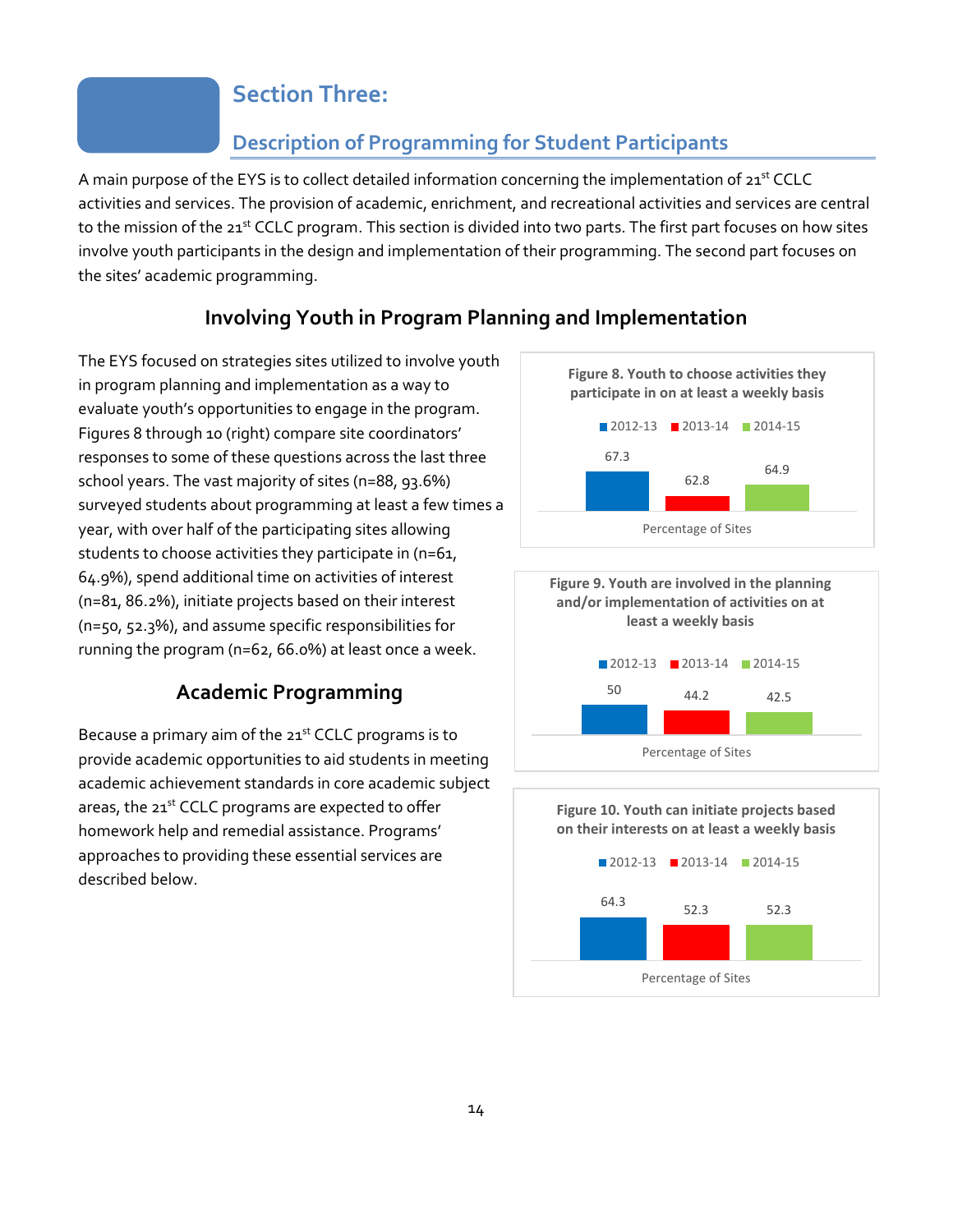#### **Homework Help**

**Research has demonstrated that students' homework completion plays a critical role in their academic success (Cooper, Robinson, & Patall, 2006).** Further the CSDE requires that all sites provide homework help. Ninety-three sites (98.9%) reported that they offered homework help to their participants and ninety-one (96.8%) sites offered 30 minutes or more of homework help on the days homework help was provided. The majority of sites offered an average of 45 minutes (range 10 to 120 minutes) of homework help on the days that homework help was provided. All but one site had at least one staff member to assist students with homework, and 78 sites (83.0%) had at least one certified teacher available to help with homework. Site coordinators reported that, on average, there was about one staff member directly involved with homework help for every ten students.

#### **Remedial Assistance**

#### **Ninety-one sites (96.8%) indicated that they offered**

**remedial assistance**. Site coordinators were asked how they identified students in need of remedial assistance at their site. Figure 11 (right) shows the percentage of sites using each strategy during the 2011-12, 2012-13, 2013-14, and 2014-15 school years. Site coordinators were also asked to report the primary strategy used to address participants' needs for remedial assistance. Table 2 (below) shows the number and percentage of sites that identified each strategy as their primary strategy used.



| Table 2. Strategies used to address students' needs for remedial assistance |              |
|-----------------------------------------------------------------------------|--------------|
|                                                                             | # of sites   |
| <b>Strategy</b>                                                             | (% of total) |
| Small group tutoring with a certified teacher                               | 35(37.2%)    |
| Small group tutoring with other paid staff/volunteers                       | 31 (33.0%)   |
| One-on-one tutoring with a certified teacher                                | 4(4.3%)      |
| One-on-one tutoring with other paid staff/volunteers                        | 13 (13.8%)   |
| Other                                                                       | 11(11.7%)    |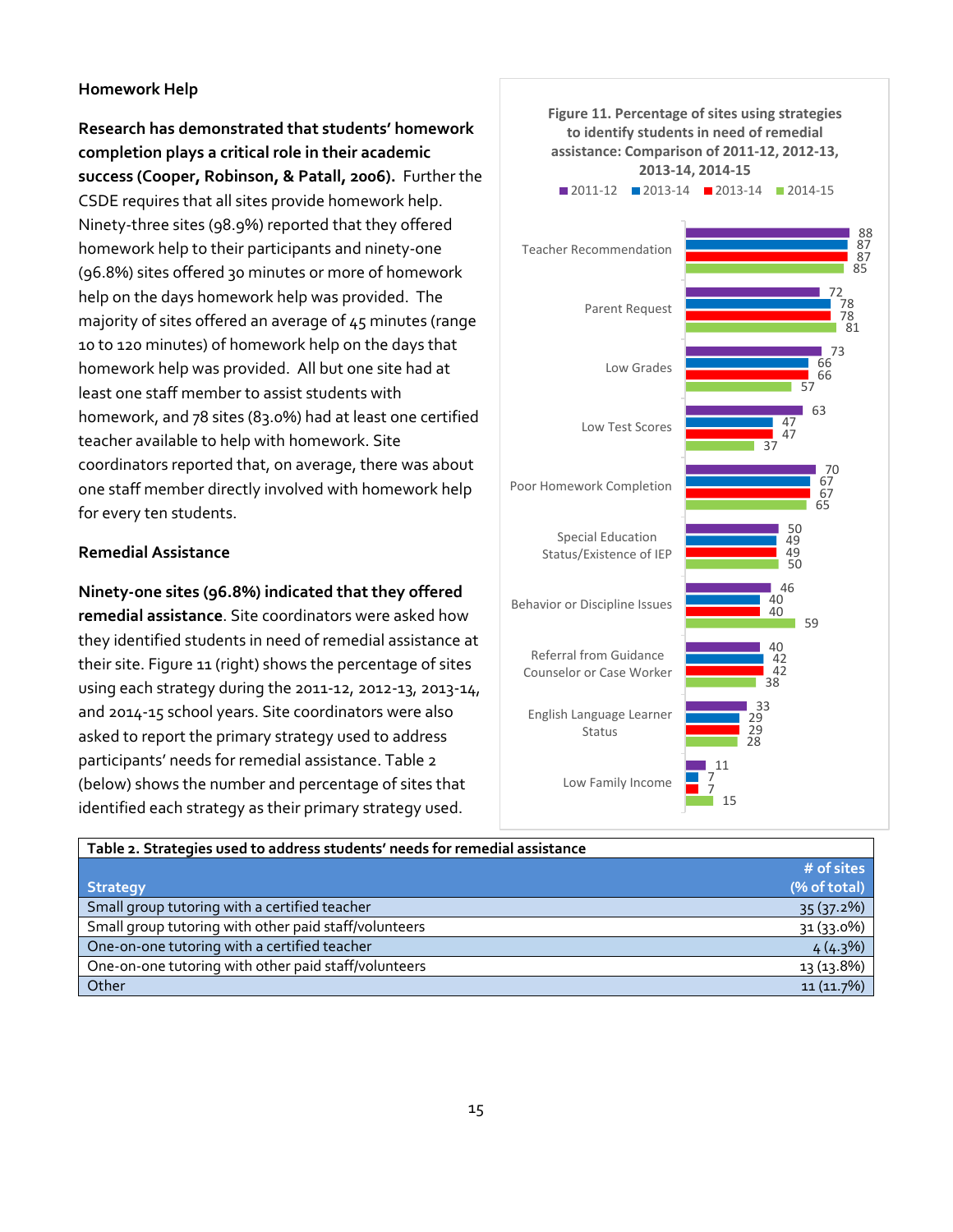# **Section Four:**

# **Relationships with Partner Schools**

A primary goal of the 21<sup>st</sup> CCLC program is to provide students with academic programming that is aligned with the learning objectives in core academic subjects and with enrichment opportunities that complement school day learning (U.S. Department of Education, 2003). In order to achieve this goal, grantees are expected to partner with school day staff and to ensure high quality communication between 21<sup>st</sup> CCLC program site staff and school day staff. Although grantees are only required to partner with one school, some grantees partner with school day staff from multiple schools.

# **Communication with School Day Staff**

Site coordinators were asked how often they communicated with school day staff. Figure 12 (below) shows how often sites communicated with specific school staff personnel.

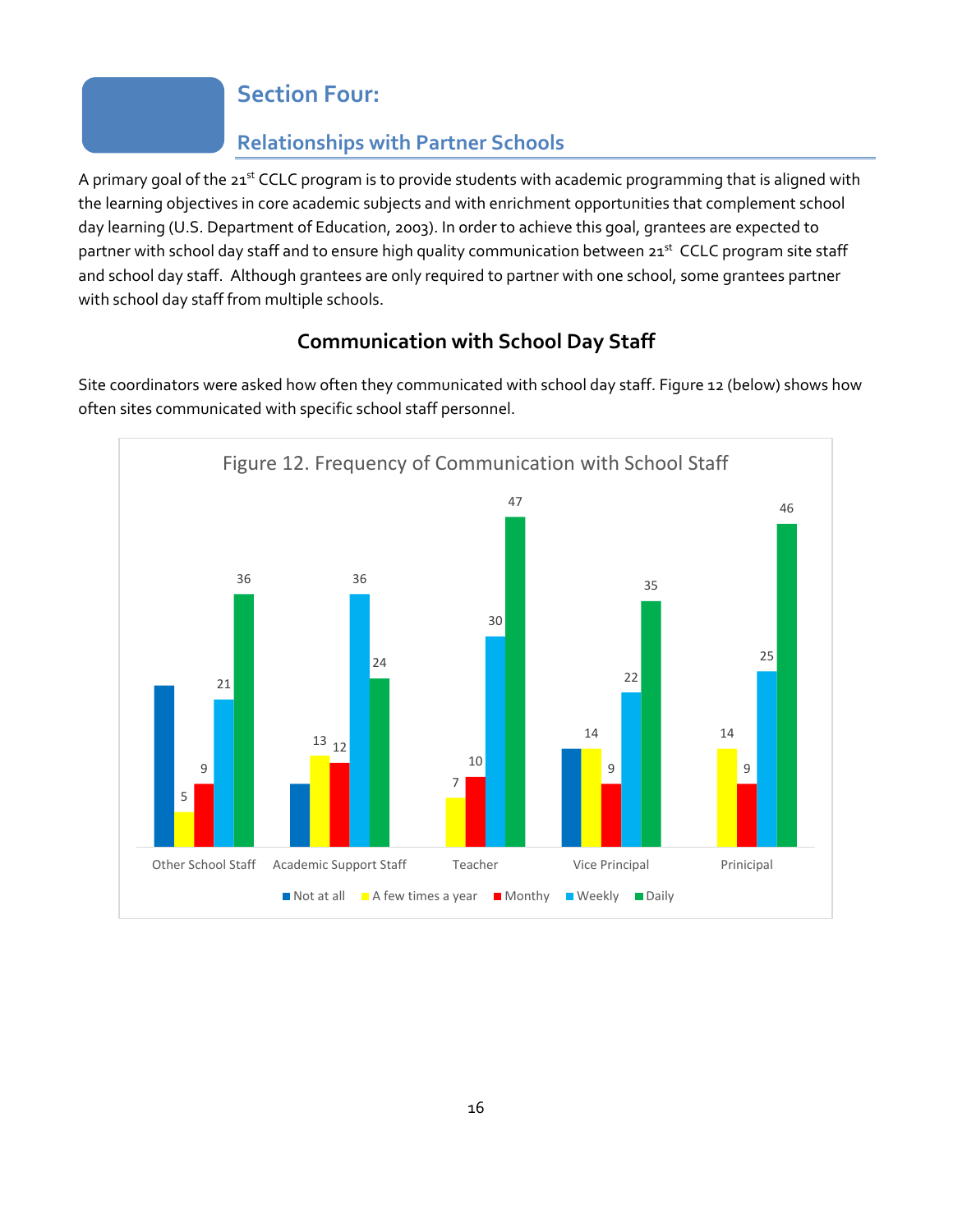# **Challenges to Maintaining Positive Relationships with the School**

Overall, sites did not report many major or minor challenges in maintaining positive relationships with partner schools. Table 3 (right) shows the percentage of sites reporting each area as a major or minor challenge. Less than six percent of sites reported any area as being a major challenge, and less than 19 percent of sites reported any area as a minor challenge.

| Table 3. Sites' report of the major and minor challenges of<br>maintaining positive relationships with partner school(s) |                                                         |                                                                |  |
|--------------------------------------------------------------------------------------------------------------------------|---------------------------------------------------------|----------------------------------------------------------------|--|
|                                                                                                                          | Major<br><b>Challenge</b><br># of sites<br>(% of total) | <b>Minor</b><br><b>Challenge</b><br># of sites<br>(% of total) |  |
| Commitment/support from<br>school day staff                                                                              | $2(2.1\%)$                                              | 12 (12.8%)                                                     |  |
| Communication with school<br>day staff                                                                                   | $2(2.1\%)$                                              | $5(5.3\%)$                                                     |  |
| Ability to meet with school<br>day staff                                                                                 | $3(3.2\%)$                                              | 9(9.6%)                                                        |  |
| Consistency of student<br>expectations                                                                                   | $5(5.3\%)$                                              | 11 (11.7%)                                                     |  |
| Access to data/information<br>from school day staff                                                                      | 4(4.3%)                                                 | $6(6.4\%)$                                                     |  |
| Participant recruitment from<br>schools                                                                                  | 3(3.2%)                                                 | 7(7.4%)                                                        |  |
| Access to space at after<br>school site                                                                                  | $5(5.3\%)$                                              | 17 (18.1%)                                                     |  |
| Staffing changes at partner<br>site(s)                                                                                   | 5(5.3%)                                                 | 12 (12.8%)                                                     |  |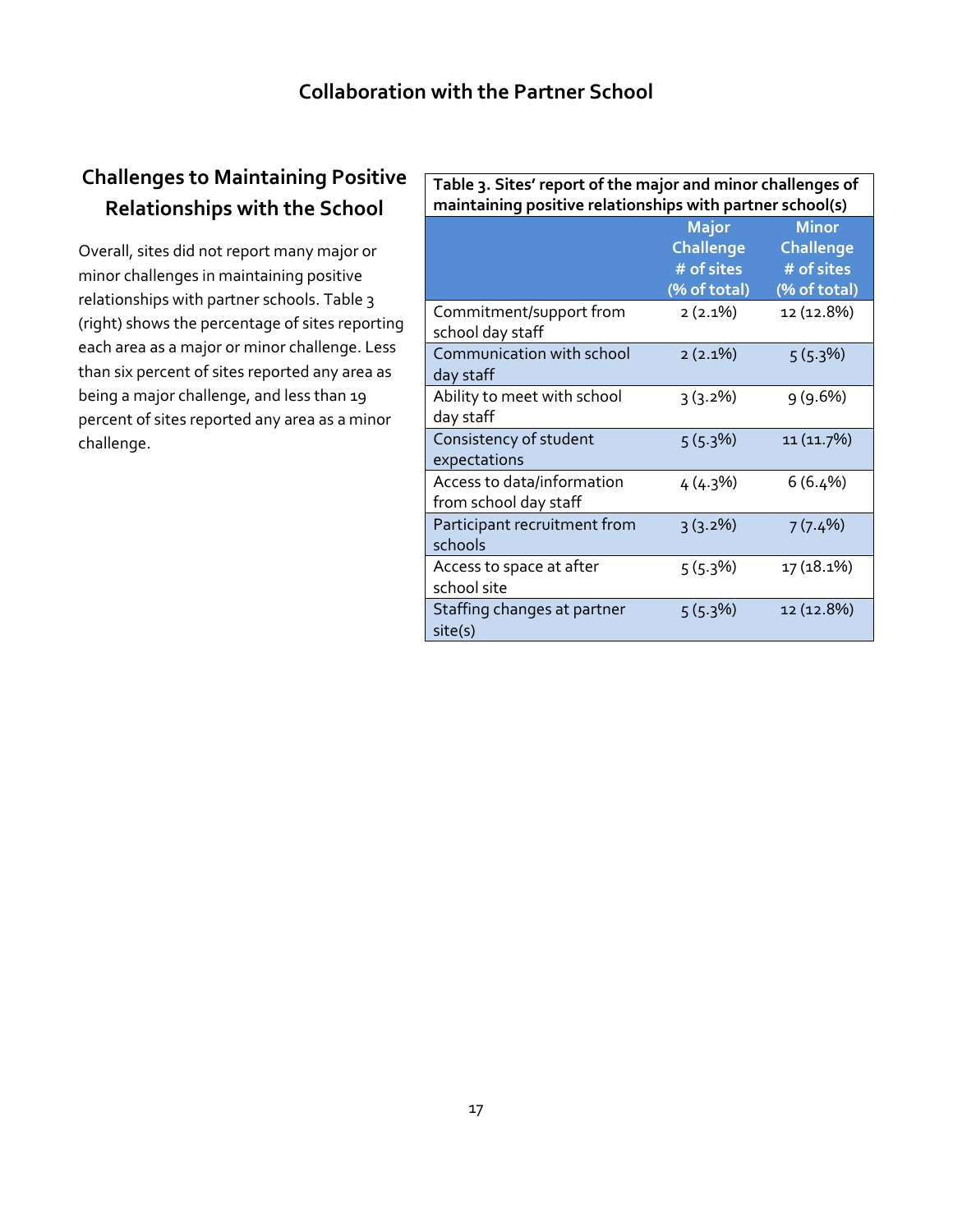# **Section Five:**

### **Staffing & Professional Development**

The importance of having high quality staff is consistently emphasized throughout the after school literature. Interactions between program staff and participants are considered to be the primary mechanism through which young people benefit from afterschool programs (e.g., Eccles & Gootman, 2002; Huang et al., 2008). Therefore, the services provided by  $21<sup>st</sup>$  CCLC programs are driven by having well-trained, stable, and supported staff.

### **Staff Meetings, Support, and Professional Development**

### **Staff Meetings**

A productive and successful way to improve the quality of staff members and program implementation is to hold regular staff meetings, trainings, and professional development events. **More than half of the sites held regular staff meetings at least once a month (n=71 sites, 75.5%).** Of those sites, 30 sites (31.9%) reported holding staff meetings on a weekly basis. Additionally, 16 sites (17%) reported holding staff meetings once every 2-3 months and four sites (4.3%) reported holding a staff meeting once a year.

#### **Figure 13. Topics addressed in staff training: Comparison of 2012-13, 2013-14, 2014-15 Percentages**

2014-15 2013-14 2012-13

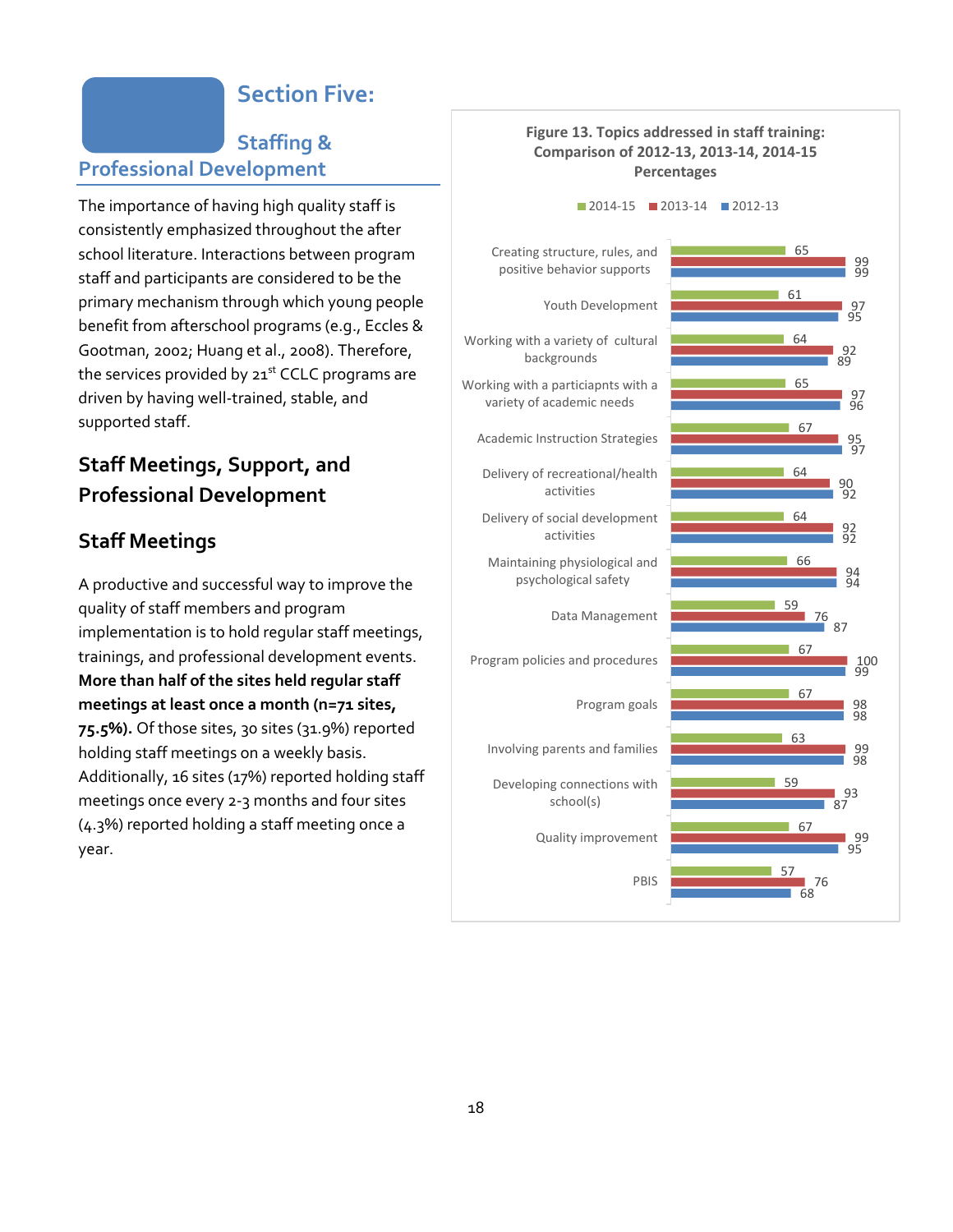### **Staff Training and Professional Development**

Site coordinators were asked to select how often they covered a variety of different topics in their staff training or professional development events. Figure 13 (previous page) summarizes and contrasts the topics covered in each of the past three years. Forty-one% of sites reported covering all15 topics during this past school year.

### **Staff Support**

Site coordinators were asked to select all types of support offered to their staff in order to improve after school programming delivery. Overall, the majority of sites offered some form of additional support to their staff, and only five sites (5.3%) reported providing no additional support to their staff. Table 4 (below) provides the number and percentage of sites that offered each type of support to staff members during the 2014-15 school year.

| Table 4. Strategies for providing support for staff                     |              |
|-------------------------------------------------------------------------|--------------|
|                                                                         | # of sites   |
| <b>Strategy</b>                                                         | (% of total) |
| Curriculum planning provided by educational coordinator                 | 41 (43.6%)   |
| Coaching of site staff                                                  | 51(54.3%)    |
| Co-teaching with site staff                                             | 33 (35.1%)   |
| Evaluation of site staff                                                | 45 (47.9%)   |
| Student data evaluation shared by education coordinator                 | 23(24.5%)    |
| Education coordinator leading specific lessons/activities with students | 24(25.5%)    |
| Paid planning time                                                      | 44 (46.8%)   |
| Professional development                                                | 57 (60.6%)   |
| Staff meetings                                                          | 77 (81.9%)   |

# **Specific Areas Targeted for Additional Professional Development and Support**

Site coordinators were asked to identify the three major topics they wanted professional development efforts to be focused on. Table 5 (right) lists the main categories of coordinators' responses.

| development and support 2014-15                         |              |                |               |                |
|---------------------------------------------------------|--------------|----------------|---------------|----------------|
| Area                                                    | <b>Total</b> | <b>First</b>   | <b>Second</b> | <b>Third</b>   |
| Parent and family programming                           | 36           | 13             |               | 16             |
| Academic programming                                    | 31           | 9              | 9             | 13             |
| Variety of activities                                   | 22           | 8              | 6             | 8              |
| Recruitment, retention, & attendance                    | 21           | 9              | 6             | 6              |
| Organization/planning,<br>communication/feedback        | 11           | 3              | $\mathbf{1}$  | 7              |
| Community partnerships                                  | 20           | 4              | 14            | $\overline{2}$ |
| Staffing (e.g., recruitment, retention,<br>development) | 18           | 4              | 9             | 6              |
| Behavior management                                     | 36           | 22             | 8             | 6              |
| School partnerships                                     | 6            | $\overline{2}$ | $\mathbf{1}$  | ς              |
| Youth involvement, leadership, and<br>engagement        | 30           | 4              | 16            | 10             |
| <b>Health and wellness</b>                              | 9            | 3              | 3             | 3              |
| Social/youth development                                | 26           | 8              | 10            | 8              |
| Data management                                         | 4            | $\mathbf{1}$   | $\mathbf{1}$  | $\overline{2}$ |

**Table 5. Site coordinators' reported targets for additional professional**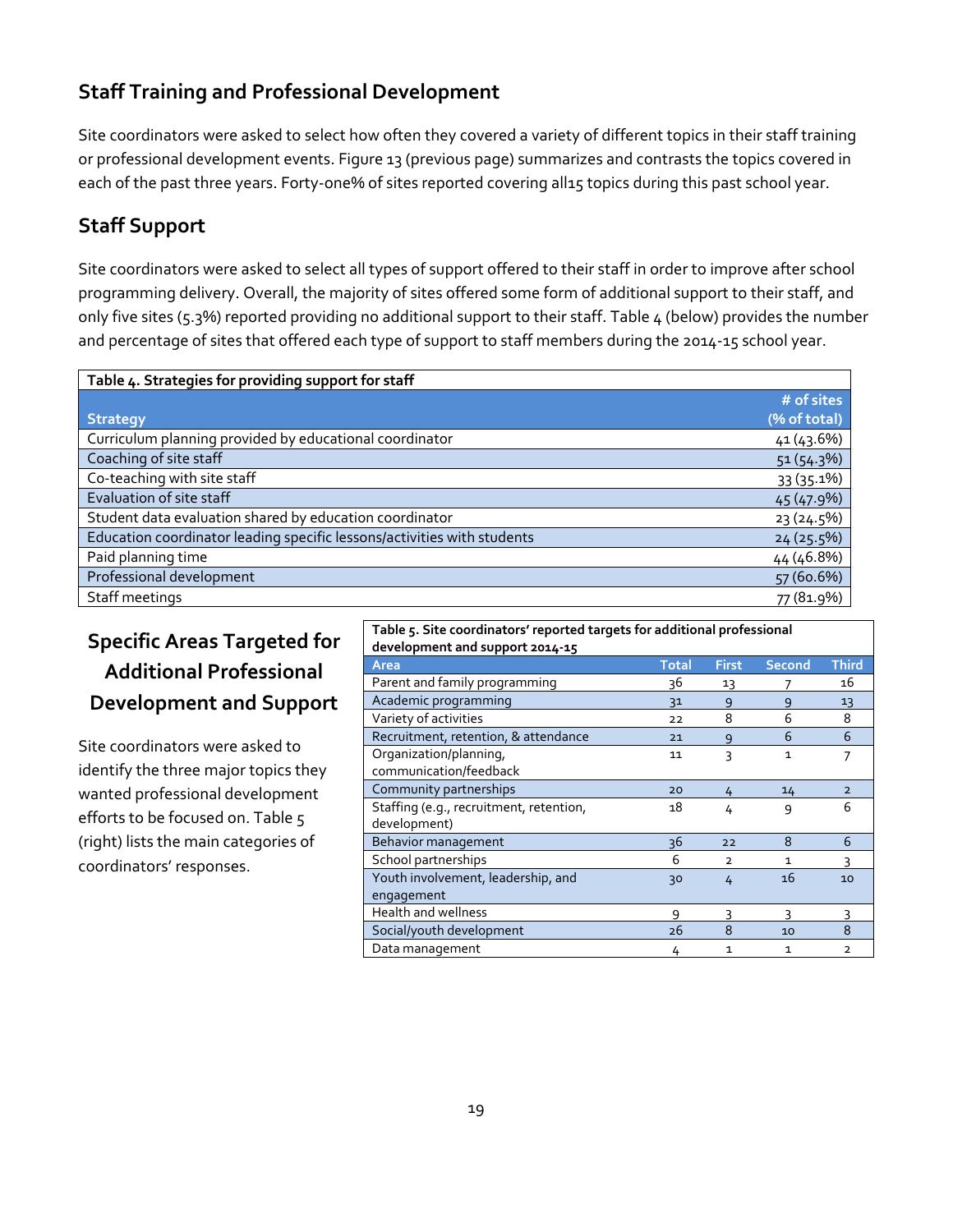# **Section Six:**

# **School Performance of 2014-15 21st CCLC Participants**

Two measures were chosen as performance indicators for students participating in 21<sup>st</sup> CCLC programs: school day attendance and school day behavior. In past reports, standardized test scores have also been examined in order to evaluate academic achievement. Due to changes in standardized testing procedures, these test scores were not available for the 2014-15 school year, and as such, were not included in this year's end of year report. Due to the federal guidelines concerning after school participation, in order to be included in the following analyses, students had to have attended the 21st CCLC after school program for at least 30 days. Overall, 6,762 students met the attendance requirement.

### **Performance Measure 1: School Day Attendance**

The first performance measure examined was school day attendance. Attendance rates were calculated using CSDE school day attendance data for individual program participants. This attendance rate reflects the number of days a student was present as a percentage of the total days he or she was enrolled in school. Data on school day attendance were available for 6,366 21<sup>st</sup> CCLC participants (94.1%). School attendance for individual 21<sup>st</sup> CCLC participants varied from 31 to 100 percent. The average attendance rate was 94.8 percent, which is equivalent to missing about 10 days in a 180-day school year.

### **Performance Measure 2: School Day Behavior (Disciplinary Infractions)**

The second performance measure provided information about 21<sup>st</sup> CCLC participants' in-school behavior, represented as disciplinary infractions. During the 2014-15 school year, 717 21<sup>st</sup> CCLC participants received at least one disciplinary infraction. Therefore, 10.6 percent of 21<sup>st</sup> CCLC participants had at least one disciplinary infraction during the 2014-15 school year. Of the students with at least one infraction, the number of incidents each student incurred ranged from 1 to 28 with an average of 1.58 incidents per student. Nine 21<sup>st</sup> CCLC participants received 10 or more disciplinary infractions.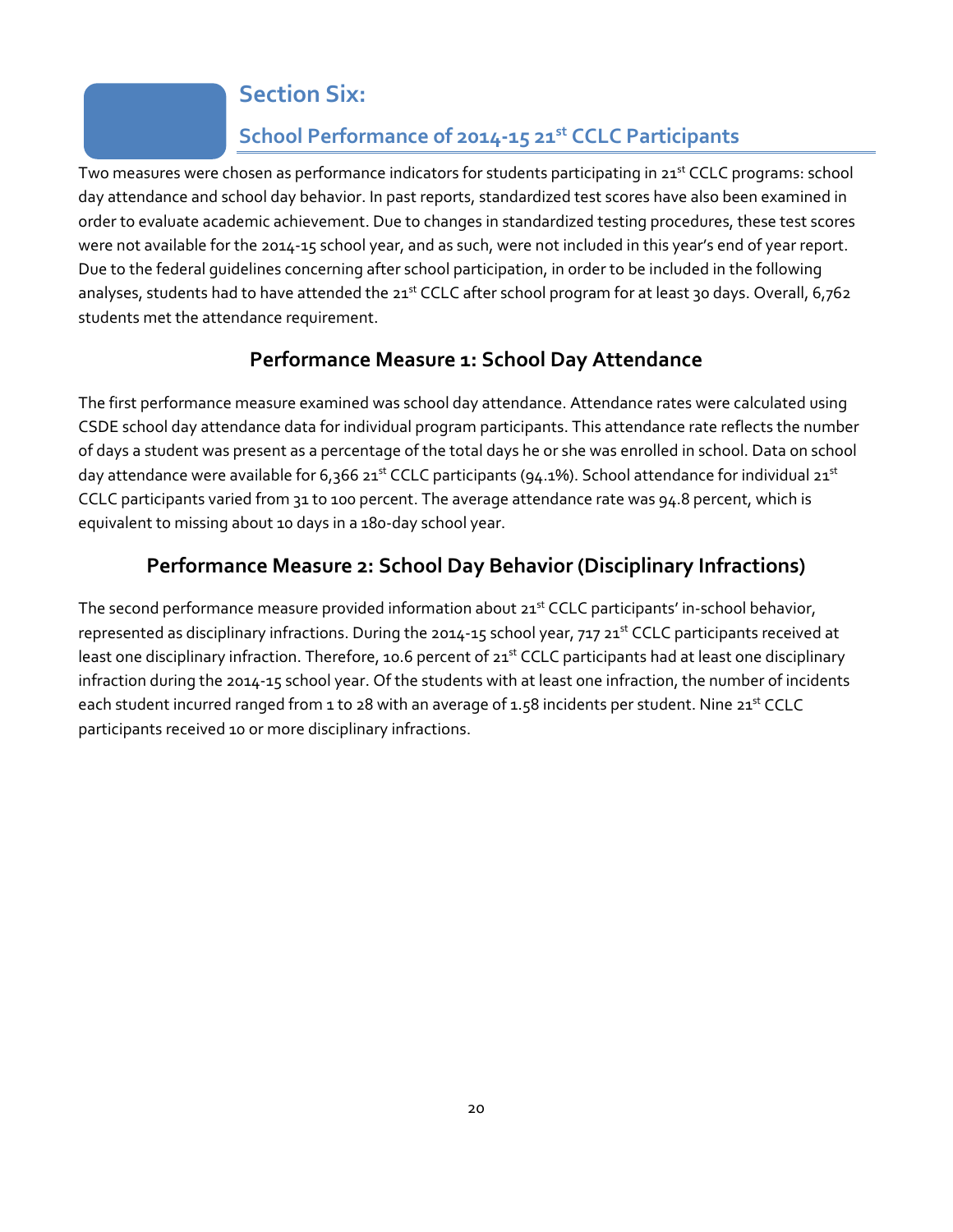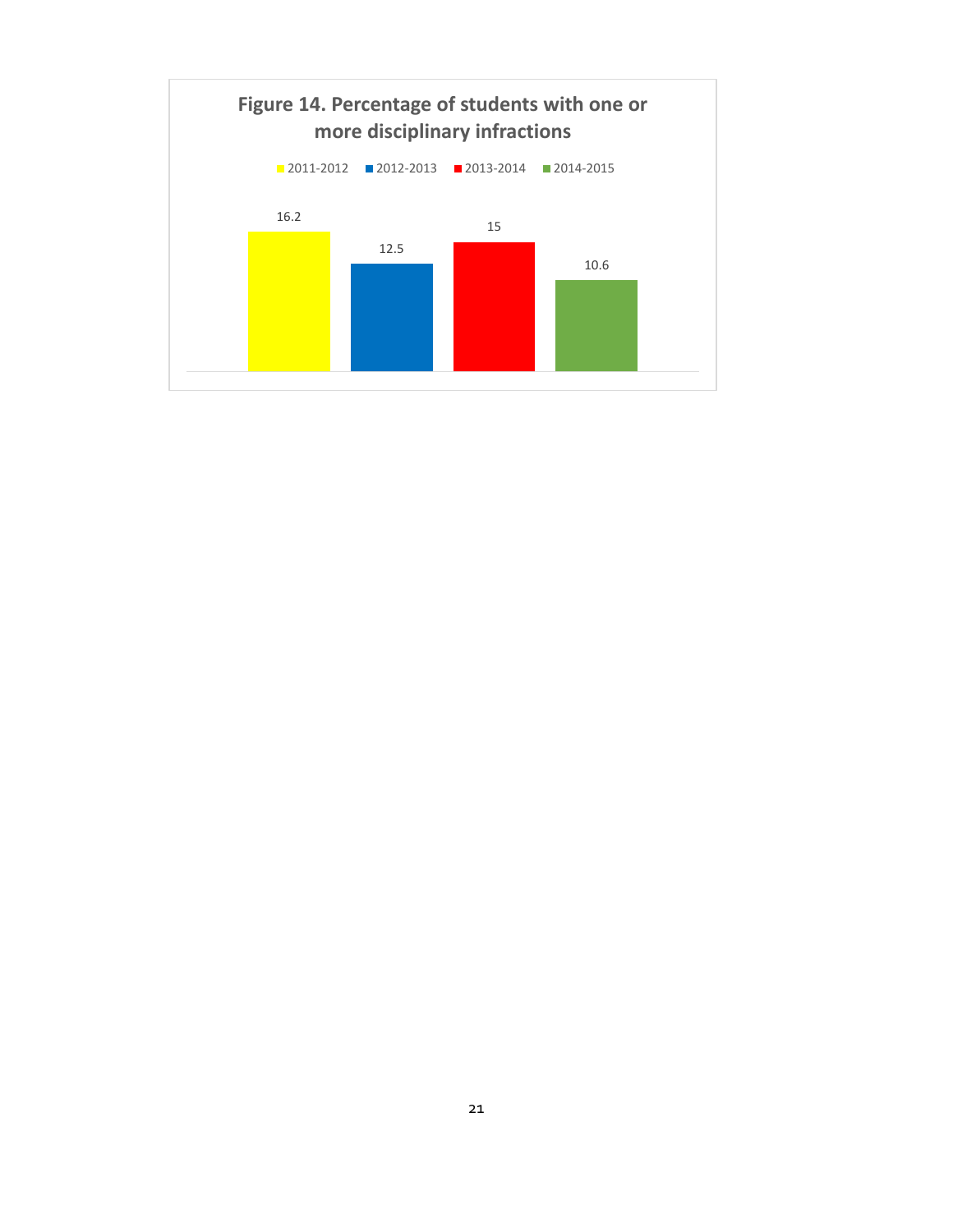# **Section Seven:**

### **Conclusion and Recommendations**

The results of the 2014-15 evaluation of Connecticut 21<sup>st</sup> CCLCs suggest that programs were operating in a manner that is consistent with both federal and state guidelines. Most programs provided homework help every day and had services in place for students who demonstrated need for remedial assistance. Most sites reached participant attendance targets, and many were exceeding them. However, there was a small proportion of sites that did not meet participant attendance requirements; nine sites did not have their target number of students attend at least 60 percent of their registered days.

This year's results are relevant to several themes identified during previous years' evaluations. These include program availability, age-appropriate youth involvement opportunities, and partnerships between after school programs and schools. These are discussed below.

# **Program Availability**

Over the past four years, 21st CCLC sites have made significant efforts to improve site availability by meeting their target number of days open. The results of this evaluation suggest consistent efforts in this regard with only slight variations from year to year. Over the last four years, the sites have been open an average of 123, 130, 124, and 125 days respectively. This year's data further indicate that over half of the sites were open in September with the vast majority of sites being open by January.

# **Age-Appropriate Youth Involvement Opportunities**

In the after school literature, there is evidence to support a link between young peoples' level of involvement in their organizations and positive outcomes. These outcomes include leadership skills, teamwork, communication skills, strategic thinking, self-confidence, personal wellness, enhanced sociopolitical awareness, social capital, social responsibility, and hopefulness (Larson, Walker, & Pearce, 2005).

This year's results suggest that over half of the programs provided opportunities for youth to be involved during program hours. Specifically, over half of the sites allowed students to choose activities they participated in, allowed students to spend additional time on activities of interest, allowed students to initiate projects based on their interests, and allowed students to assume specific responsibilities for running the program on at least a weekly basis.

# **Partnerships between 21st CCLC Programs and Schools**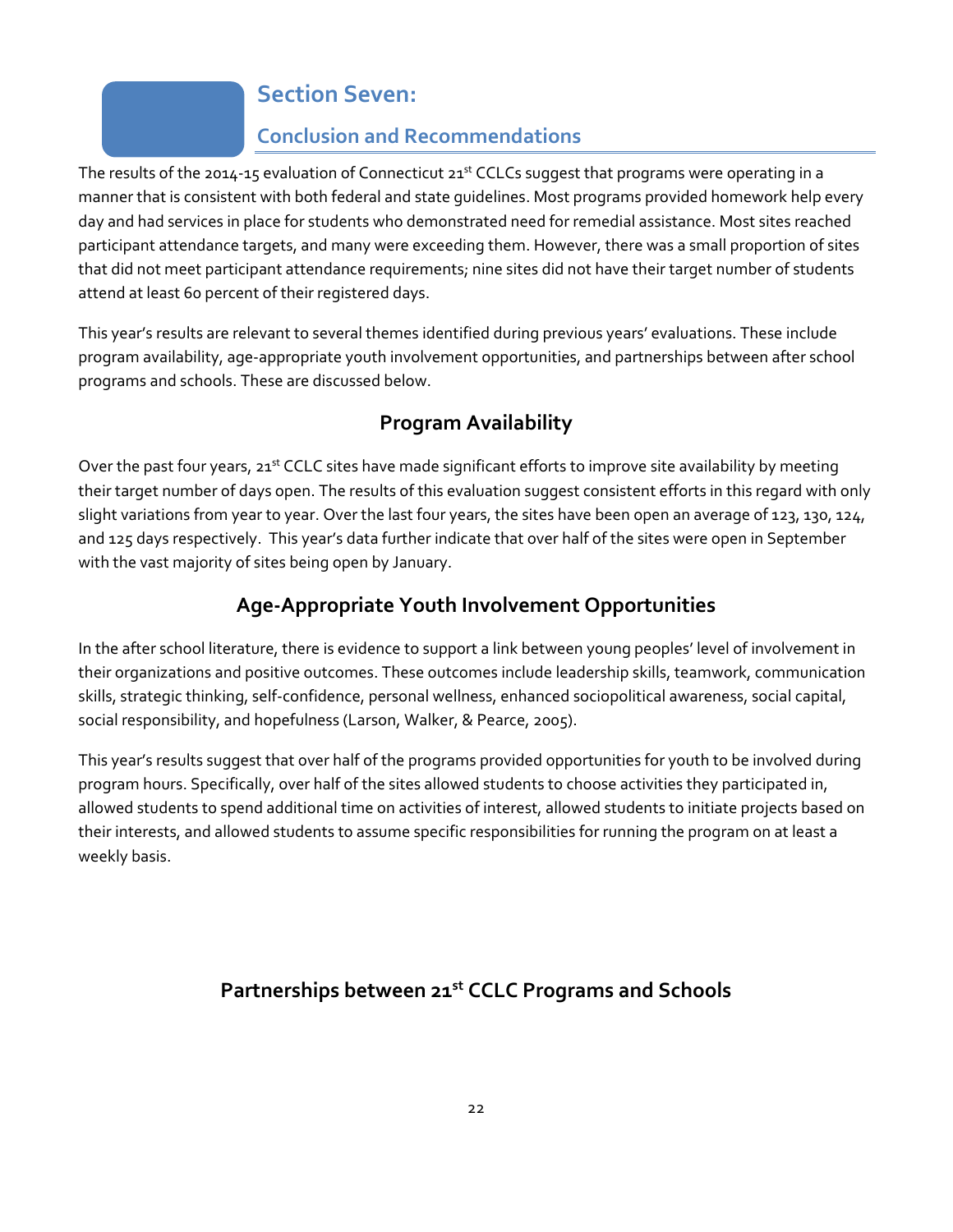The results of the 2014-15 evaluation suggest that sites were, overall, well connected with their partner schools. Less than six percent of the sites reported any major challenges with their partner school, but the most commonly reported major or minor challenge was access to space within the school building. Given the generally high level of collaboration between after school sites and schools, it seems reasonable to expect continued improvements in this area.

# **Staff Support Systems**

The most commonly utilized forms of support for staff were holding staff meetings, professional development opportunities, and coaching site staff to provide support for other staff members. However, we know little about staff responses to these various support efforts. That is, do staff members experience these efforts as beneficial to them? This is an area for further inquiry.

### **Performance of 21st CCLC Program Participants**

Overall students in the 21st CCLC programs attended an average of 94.8 percent of their registered school days which is equivalent to missing about 10 days in a 180-day school year. This is an encouraging finding since attendance during the school day is a necessary first step for educating children and adolescents. As well, only 10.8 percent of the 21<sup>st</sup> CCLC participants incurred a disciplinary infraction across the 2014-15 school year.

Some limitations of the current evaluation should be noted. At the time of this report, there was not a suitable comparison group available for the performance indicators of interest discussed in this report. As a result, it is not possible to conclude if participation in the 21<sup>st</sup> CCLC program led to improved outcomes as compared to a similar group of students who did not participate in the 21<sup>st</sup> CCLC program.

Finally, including other outcome measures to supplement information from the two performance indicators may strengthen future outcome evaluations. Gathering information on students' social and emotional outcomes should be considered for future evaluations, as has been suggested in previous years.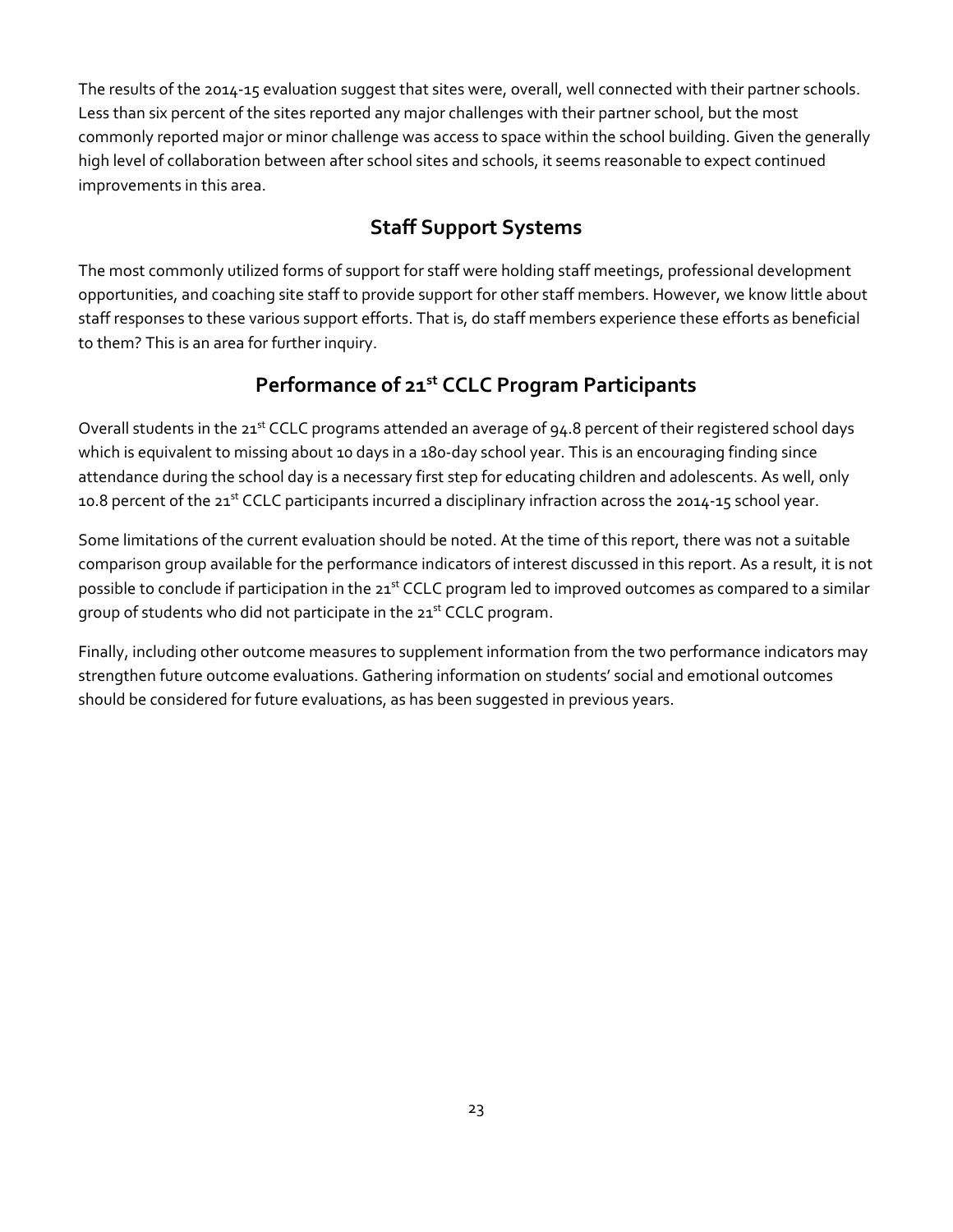# **Section Eight:**

**References**

- Cooper, H., Robinson, J. C., & Patall, E. A. (2006). Does homework improve academic achievement? A synthesis of research, 1987–2003. *Review of Educational Research, 76(*1), 1–62. [Available at [http://classtap.pbworks.com/f/Does+Homework+Improve+Achievement.pdf.](http://classtap.pbworks.com/f/Does+Homework+Improve+Achievement.pdf)]
- Eccles, J., & Gootman, J. A. (Eds.). (2002). *Community programs to promote youth development*. Washington, DC: National Academies Press.
- Huang, D., La Torre, D., Harven, A., Huber, L. P., Jiang, L., Leon, S., & Oh, C. (2008). *Identification of key indicators of quality in afterschool programs*. CRESST Report 748. [Available at [http://www.cse.ucla.edu/products/reports/R748.pdf.](http://www.cse.ucla.edu/products/reports/R748.pdf)]
- Larson, R., Walker, K., & Pearce, N. (2005). A comparison of youth-driven and adult-driven youth programs: Balancing inputs from youth and adults. *Journal of Community Psychology, 33*(1), 57-74.
- U.S. Department of Education. (2003). *21st Century Community Learning Centers: Non-regulatory guidance*. Prepared by Office of Elementary and Secondary Education, Academic Improvement and Teacher Quality Programs. Washington, DC: Author. [Available at [http://www2.ed.gov/programs/21stcclc/guidance2003.pdf.](http://www2.ed.gov/programs/21stcclc/guidance2003.pdf)]
- The Elementary and Secondary Education Act as Reauthorized by the No Child Left Behind Act of 2001, 20 U.S.C. § 6319.